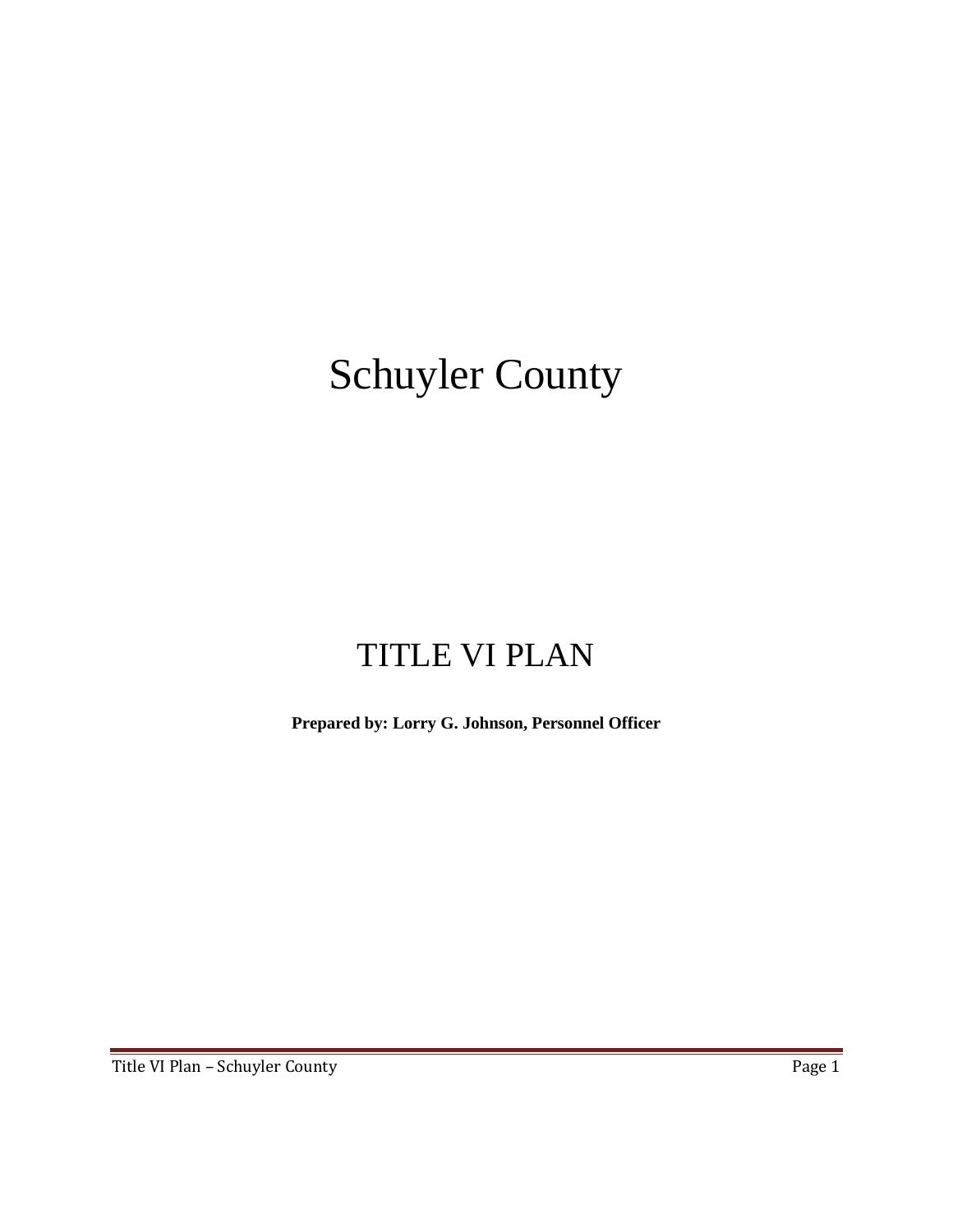# Title VI Plan

| Program Administration and Title VI Coordinator's Responsibilities5-9            |  |
|----------------------------------------------------------------------------------|--|
|                                                                                  |  |
|                                                                                  |  |
|                                                                                  |  |
|                                                                                  |  |
|                                                                                  |  |
|                                                                                  |  |
|                                                                                  |  |
| Appendix A -- For Contractors, Subcontractors, Suppliers, and Manufacturers23-24 |  |
|                                                                                  |  |
|                                                                                  |  |
| Appendix D -- Clauses for Construction/Use/Access to Real Property28             |  |
|                                                                                  |  |
|                                                                                  |  |
|                                                                                  |  |
|                                                                                  |  |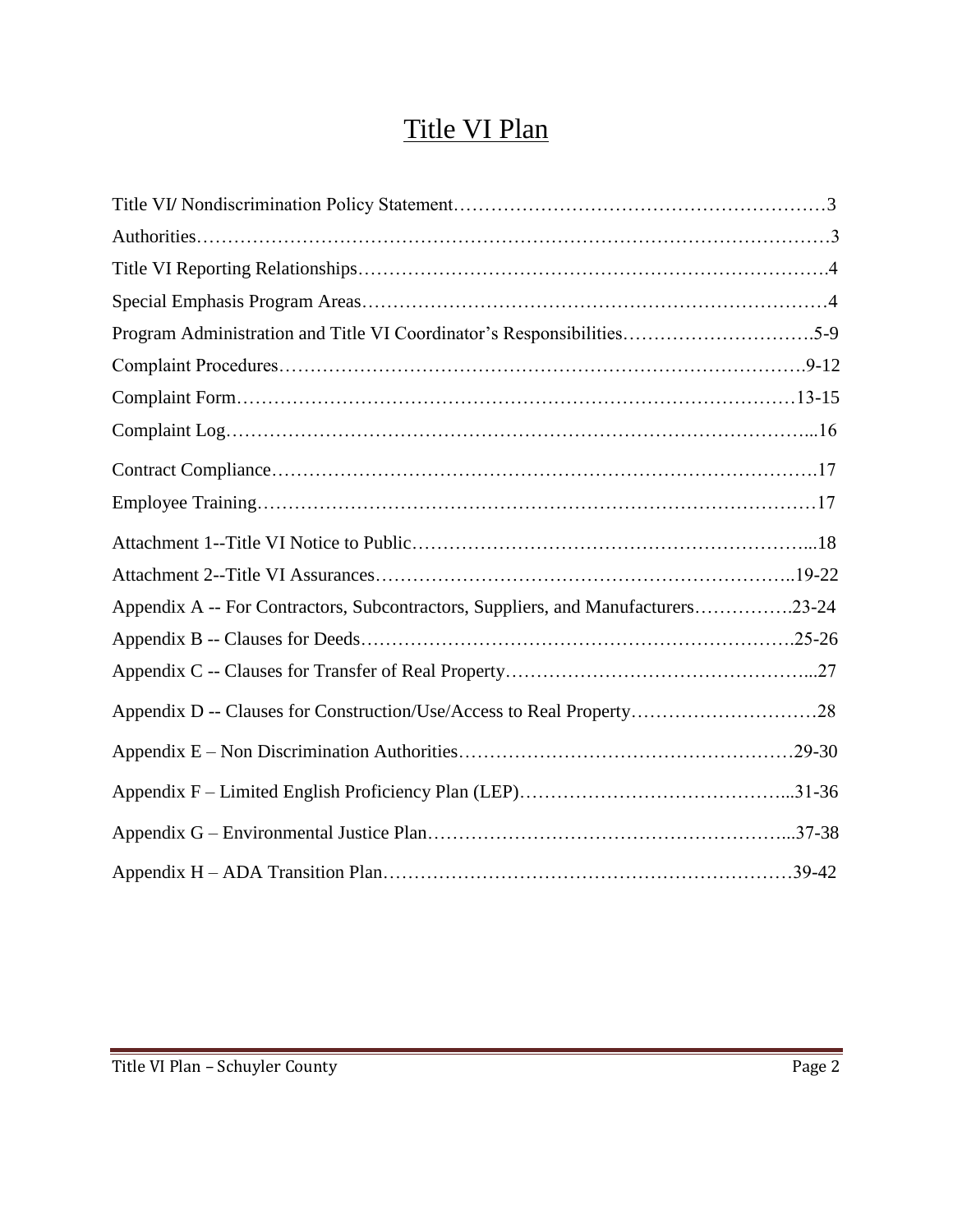# **Title VI/Nondiscrimination Policy Statement**

Schuyler County assures that no person shall on the grounds of race, color, national origin, or sex as provided by Title VI of the Civil Rights Act of 1964, and the Civil Rights Restoration Act of 1987 (P.L. 100.259) be excluded from participation in, be denied the benefits of, or be otherwise subjected to discrimination under any program or activity. Schuyler County further assures every effort will be made to ensure nondiscrimination in all of its programs and activities, whether those programs and activities are federally funded or not.

In the event that Schuyler County distributes federal aid funds to another governmental entity, Schuyler County will include Title VI language in all written agreements and will monitor for compliance. Schuyler County is responsible for initiating and monitoring Title VI activities, preparing required reports and other County responsibilities as required by 23 CFR 200 and 49 CFR 21.

### **Authorities**

Title VI of the 1964 Civil Rights Act provides that no person in the United States shall, on the grounds of race, color, national origin, or sex be excluded from participation in, be denied the benefits of, or be otherwise subjected to discrimination under any program or activity receiving federal financial assistance (please refer to 23 CFR 200.9 and 49 CFR 21).

The Civil Rights Restoration Act of 1987 broadened the scope of Title VI coverage by expanding the definition of terms "programs or activities" to include all programs or activities of Federal Aid recipients, subrecipients, and contractors, whether such programs and activities are federally assisted or not (Public Law 100-259 [S. 557] March 22, 1988).

### **Additional Authorities and Citations Include:**

Title VI of the Civil Rights Act of 1964; 42 USC 2000d to 2000d-4; 42 USC 4601 to 4655; 23 USC 109(h); 23 USC 324; DOT Order 1050.2; EO 12250; EO 12898; 28 CFR 50.3; EO 13166.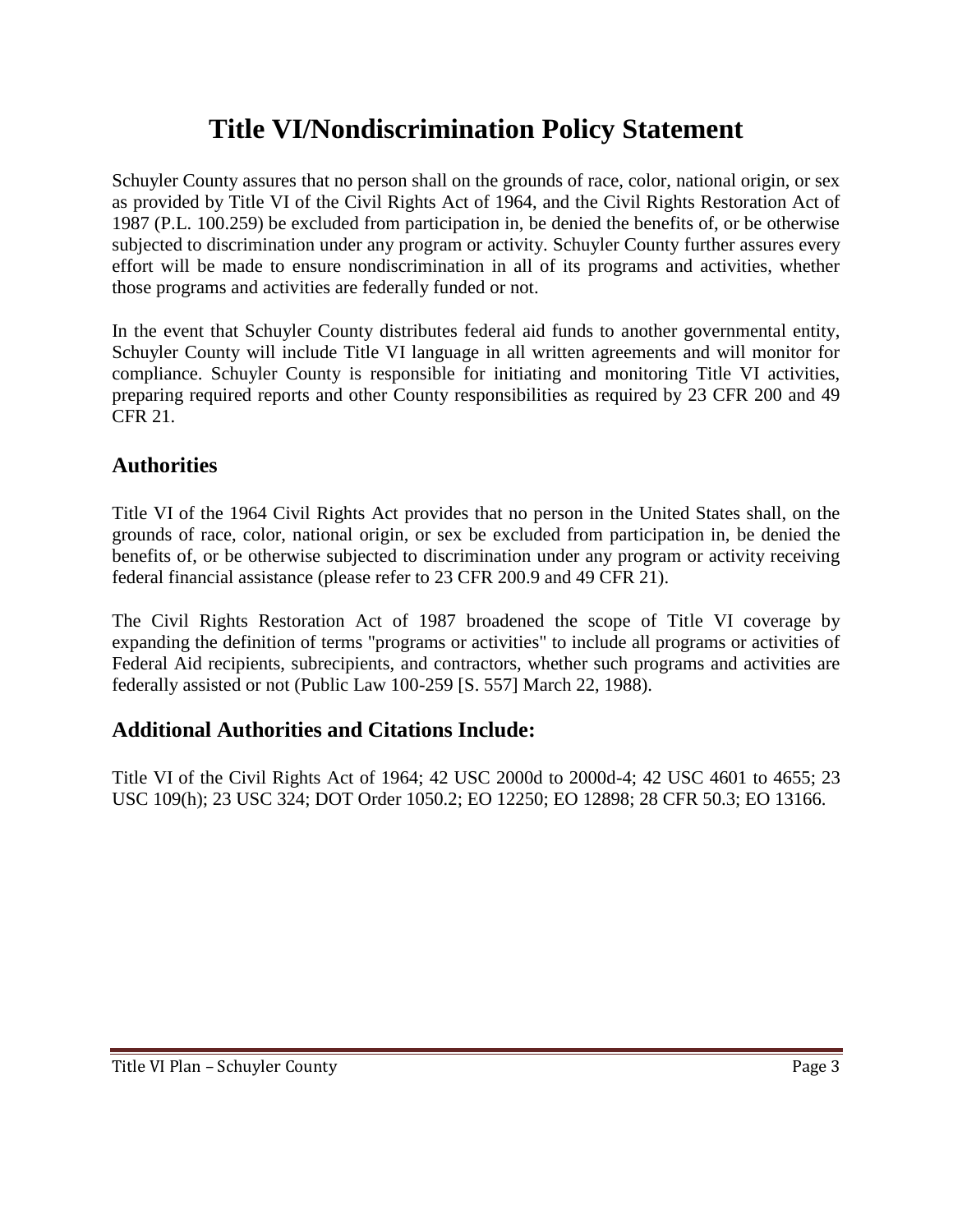### **Title VI Reporting**

Schuyler County has appointed Lorry G. Johnson, Personnel Officer, as Title VI Coordinator.

Schuyler County is required to appoint a Title VI Coordinator who will have easy access to the agency's Chief Executive Officer.

The contact information for Schuyler County's Title VI Coordinator is as follows:

| Name:                    | Lorry G. Johnson, Title VI Coordinator |
|--------------------------|----------------------------------------|
| <b>Mailing Address:</b>  | <b>Schuyler County Human Resources</b> |
|                          | 105 Ninth St., Unit 32                 |
|                          | <b>Watkins Glen, NY 14891</b>          |
| <b>Telephone Number:</b> | 607-535-8179                           |
| <b>Email Address:</b>    | ljohnson@co.schuyler.ny.us             |

### **Special Emphasis Program Areas**

#### *Appointment of Title VI Program Specialists*

In addition to appointing a Title VI Coordinator, Schuyler County has appointed several Title VI Program Specialists to annually monitor the County emphasis program areas. The emphasis program areas are: Planning, Environmental Services, Design, Right-of-Way, Construction, Maintenance, Safety, and Research. The personal contact information for each Title VI Specialist is as follows:

#### **Planning: Construction** Kristin VanHorn Kenneth Thurston [kvanhorn@co.schuyler.ny.us](mailto:kvanhorn@co.schuyler.ny.us) [kthurston@co.schuyler.ny.us](mailto:kthurston@co.schuyler.ny.us) (607) 535-8211 (607) 535-6850

**Environmental Services Maintenance** Marcia Kasprzyk Kenneth Thurston [mkasprzyk@co.schuyler.ny.us](mailto:mkasprzyk@co.schuyler.ny.us) [kthurston@co.schuyler.ny.us](mailto:kthurston@co.schuyler.ny.us) (607) 535-8140 (607) 535-6850

**Design Traffic Safety**

**Right of Way Research** Kenneth Thurston Stacey Smith [kthurston@co.schuyler.ny.us](mailto:kthurston@co.schuyler.ny.us) [ssmith@co.schuyler.ny.us](mailto:ssmith@co.schuyler.ny.us) (607) 535-6850 (607) 535-6847

County Engineer Kenneth Thurston \*per agreement [kthurston@co.schuyler.ny.us](mailto:kthurston@co.schuyler.ny.us) (607) 535-6850

Title VI Plan – Schuyler County **Page 4**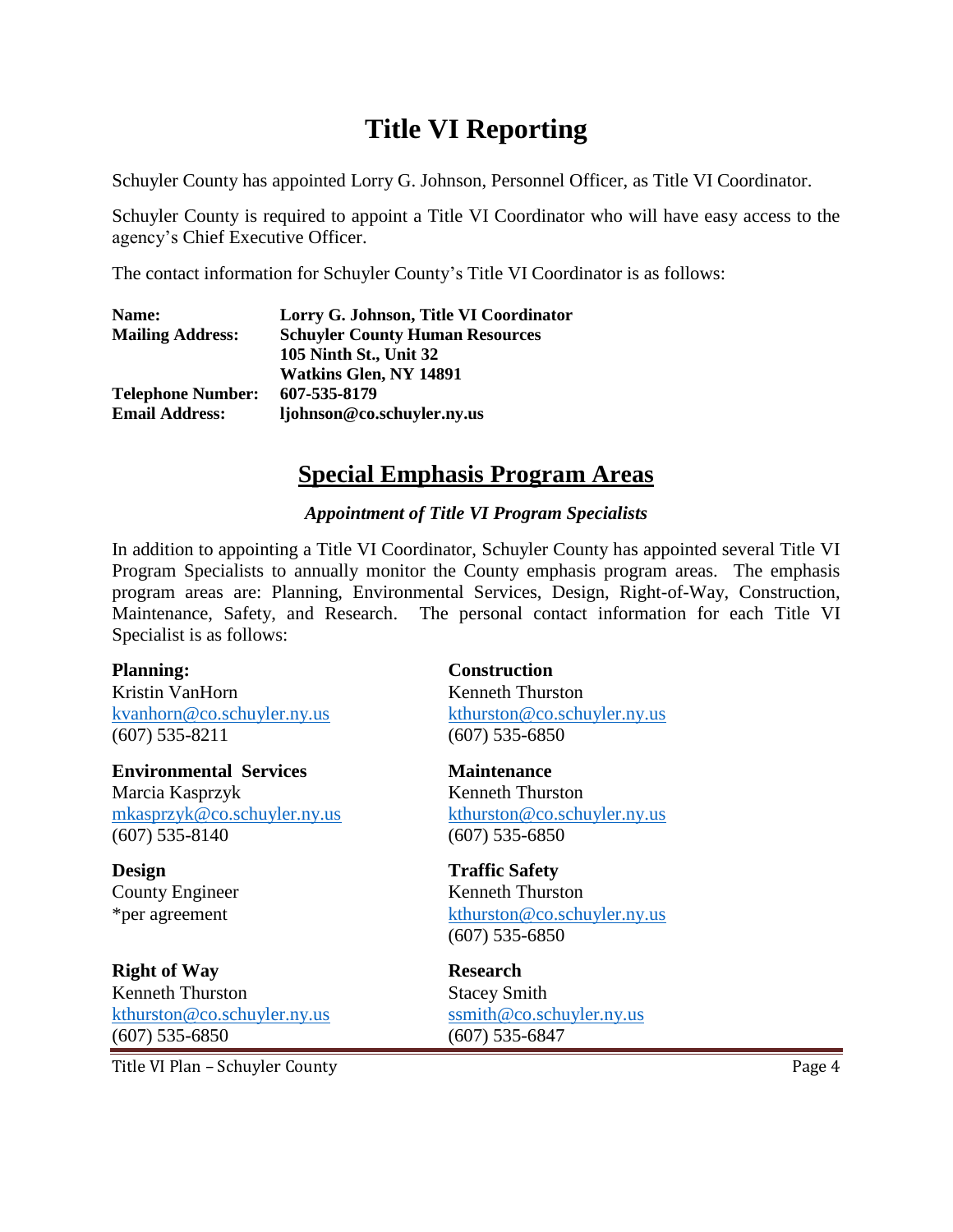# **Title VI Public Notification Process**

#### **Title VI Information Dissemination**

Title VI information shall be prominently and publicly displayed in Schuyler County facilities. The Title VI Coordinator's name, Title VI Plan and appendices, and the Title VI complaint form will be posted on the County website at [www.schuylercounty.us.](http://www.schuylercounty.us/)

Additional information relating to nondiscrimination obligation can be obtained from the Schuyler County Human Resources.

### **Title VI Community Outreach**

As an agency receiving federal financial assistance, Schuyler County makes significant community outreach efforts. These efforts include open access to public meetings, social media, print media, television, radio, billboards, press releases, the County webpage (www.schuylercounty.us) and others. In addition, the public is invited to attend and participate in the legislative process, Title VI statements are posted in all County facilities for public viewing, and Schuyler County's Title VI plan is available to the community on the website.

### **Title VI Limited English Proficiency Strategies**

Strategies to provide meaningful access to LEP persons to ensure that they can communicate effectively will be achieved by measures including but not limited to:

- Applying the "four factor analysis" process provided as a guideline from the U.S. Department of Justice to determine LEP needs. This process includes determining the number and proportion of LEP individuals within the population, the frequency with which LEP individuals will come in contact with the program, the nature and importance of the program to people's lives, and the resources available to provide translation services. The results of this analysis will be used to outreach and engage LEP persons in the transportation planning process.

- Developing a demographic assessment for the impacted area to determine if there is a 5% or more minority population requiring special language assistance, and address the needs.

- Developing a written policy to ensure the implementation of LEP measures that identify and assess the language needs of its LEP population. Provide for a range of language assistance options, including notices to LEP persons in a language they can understand regarding their right to free language assistance.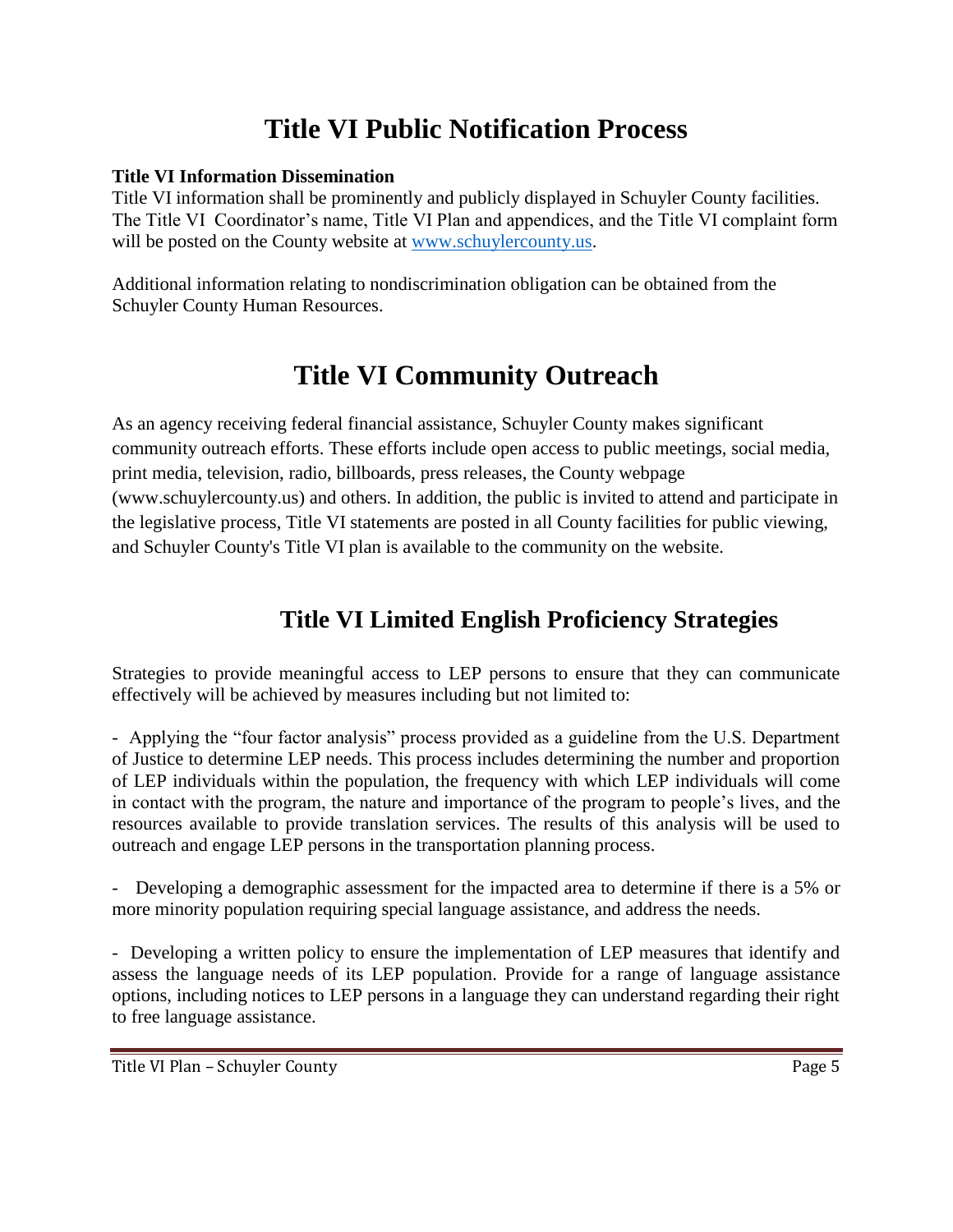- Training to ensure that staff are knowledgeable and aware of LEP policies and procedures, and are trained to work effectively in the facilitation of the process.

- Providing translation services for public documents and competent interpreters at public hearings.

- Increasing opportunities for public involvement, particularly by historically underserved populations including LEP individuals by advertising in local and local minority newspapers.

- Monitoring the program to ensure that LEP persons have meaningful access to the transportation planning and implementation process.

- *See also* Schuyler County's *Language Access Plan (Appendix F),* available on the Schuyler County website.

#### **Title VI Responsibilities**

- **-** Monitor compliance with Title VI requirements in all aspects of the environmental process, including Environmental Justice and Limited English Proficiency requirements.
- **-** Conduct meetings to review the project impact.
- **-** Disseminate to the public their right to call or write the department to view plans and discuss environmental problems.
- **-** Ensure DBE goal attainment.
- **-** Coordinate the gathering of environmental information for the Annual Title VI Update Report including awards to DBE firms.
- **-** Notify protected group residents of public meetings or hearings regarding a proposed project.
- **-** Ensure time and location for public meetings or hearings is accessible.
- **-** Maintain mechanisms to identify population affected by a project.
- **-** Ensure participation of all segments of the impacted population in the location selection process.
- **-** Ensure that all federally funded consultant contracts administered by this section have the appropriate Title VI Appendix enclosed.
- **-** Review guidelines and procedures to ensure Title VI compliance.
- **-** Maintain and update necessary data and documentation, including demographic data mapping ethnicity by area as required for completion of the department's internal annual Title VI Annual Report.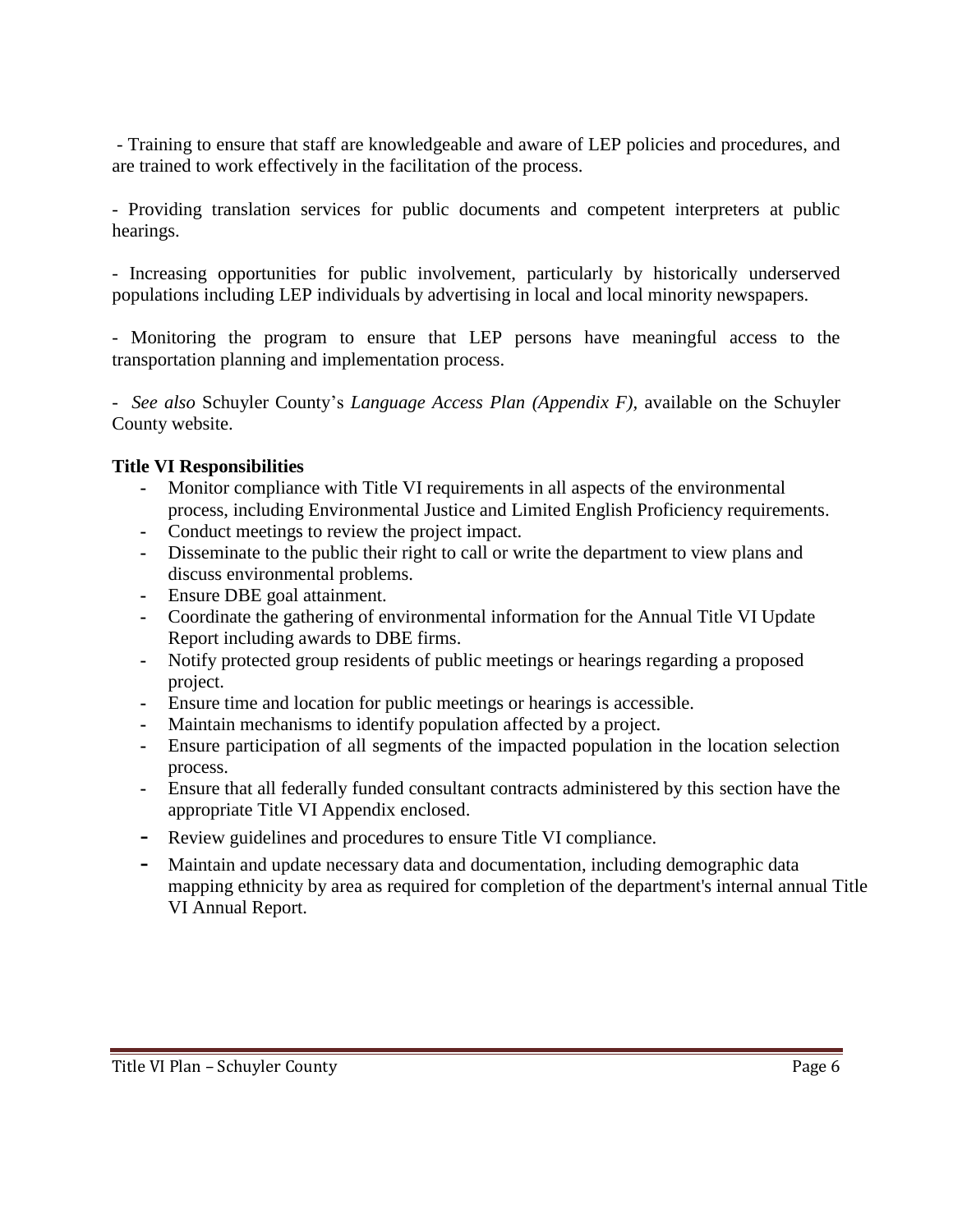## **Title VI Coordinator's Responsibilities**

As authorized by the Chairman of the Legislature, the Title VI Coordinator and Title VI Program Specialists are responsible for initiating, monitoring, and ensuring Schuyler County's compliance with Title VI requirements as follows:

- 1. Process, review and investigate Title VI complaints received by Schuyler County in accordance with the County's Complaint Procedures. If any individual believes they or any other program beneficiaries have been subject to unequal treatment or discrimination as to the receipts of benefits and/or services, or on the grounds of race, color, national origin, or gender, they may file a complaint with Schuyler County. It is the goal of Schuyler County to resolve complaints informally at the lowest managerial level.
- 2. Collect statistical data (race, color, income, gender, and national origin) of participants in and beneficiaries of, Schuyler County highway programs (i.e., relocatee's, impacted citizens, and affected communities). Each of the Title VI special emphasis program area will maintain data to be incorporated in the Title VI updates. Procedures will be reviewed regularly to ensure the data is sufficient in meeting the Title VI program administration requirements.
- 3. Review special emphasis program areas to determine the effectiveness of program area activities at all levels. In addition to the day-to-day monitoring, all special emphasis program areas will be reviewed annually to assure effectiveness in their compliance of Title VI provisions. The Title VI Coordinator and Title VI Program Specialists will coordinate efforts to ensure equal participation in their program areas and activities at all levels.
- 4. Conduct Title VI reviews when necessary of contractors and other recipients of federal aid highway funds.
- 5. Work with special emphasis program staff to ensure the fundamental principles of Environmental Justice outlined below:

-Avoid, minimize, or mitigate disproportionately high and adverse human health and environmental effects, including social and economic effects, on minority populations and low-income populations.

-Ensure the full and fair participation by all potentially affected communities in the transportation decision-making process.

-Prevent the denial of, reduction in, or significant delay in the receipt of benefits by minority and low-income populations.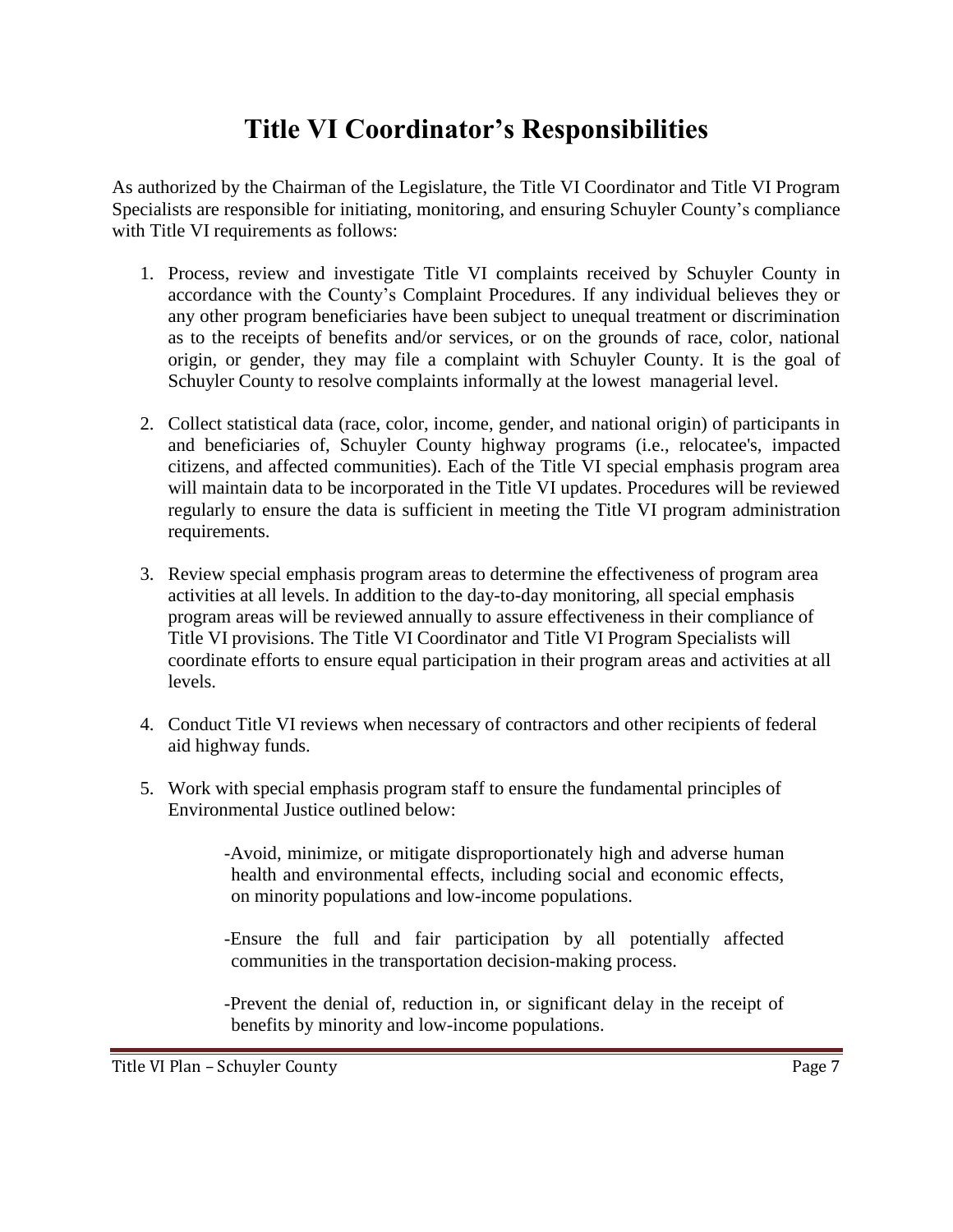- 6. Develop Title VI and Limited English Proficiency information for Public Dissemination. Ensure dissemination to the general public and, where appropriate, in languages other than English. The County will disseminate Title VI Program information to County employees, contractors, subcontractors, consultants, and sub consultants as well as the general public. Public dissemination will include posting of public statements and inclusion of Title VI language in contracts. The Title VI/Nondiscrimination Policy Statement will be published in newspapers having a general circulation in the vicinity of proposed projects and announcements of hearings and meetings in minority publications.
- 7. Prepare an Annual Title VI Update Report. The update will report on any accomplishments and changes to the program occurring during the preceding year. The update will include goals and objectives for the upcoming year.
- 8. Schedule training for Title VI related statutes for Schuyler County employees. The training will provide comprehensive information on Title VI provisions, its application to program operations, identification of Title VI issues and resolution of complaints. All directives providing operational guidelines to all subrecipients, and special emphasis program areas will be reviewed annually to include Title VI language and provisions and related requirements, where applicable.
- 9. Identify and eliminate discrimination when found to exist. Work with all Schuyler County Offices and Departments to establish procedures for promptly resolving deficiencies. Procedures will be implemented to identify and eliminate discrimination when found to exist, including, but not limited to utilization of disadvantaged business enterprises, public involvement and property acquisition.
- 10. Establish procedures for promptly resolving deficiency status and reducing to writing the remedial action agreed to be necessary within a period of 90 days. Schuyler County will actively pursue the prevention of Title VI deficiencies and violations and will take the necessary steps to ensure compliance with all program administrative requirements. When irregularities occur in the administration of the program's operation, procedures will be implemented to resolve Title VI issues, and reducing to writing remedial action agreed necessary within a period of 90 days.

Subrecipients placed in a deficiency status will be given a reasonable time, not to exceed 90 days after receipt of the deficiency letter, to voluntarily correct deficiencies.

Schuyler County will seek the cooperation of the subrecipient in correcting deficiencies found during the Title VI compliance reviews. Schuyler County will also provide the technical assistance and guidance needed to aid the subrecipient to comply voluntarily.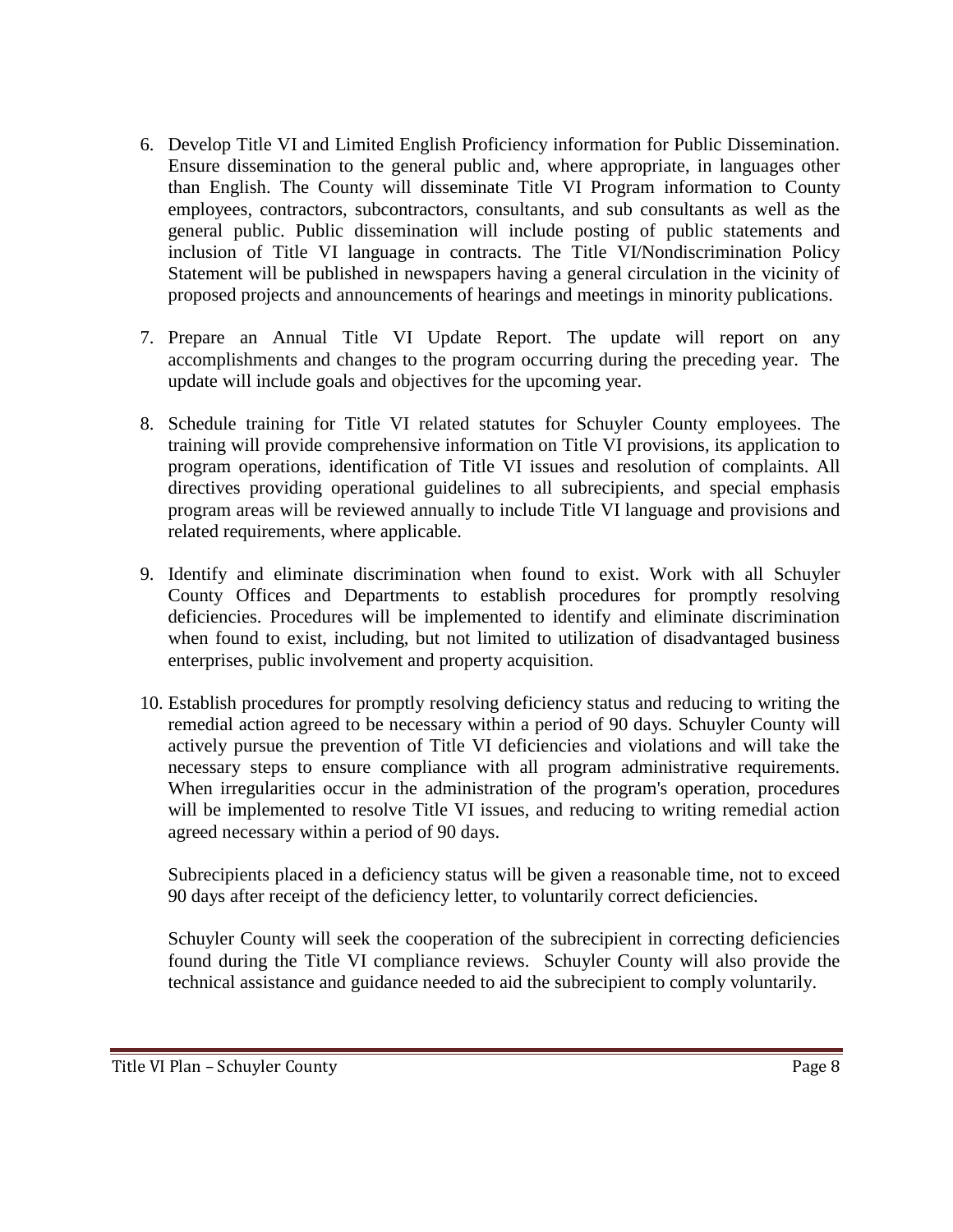When a subrecipient fails or refuses to voluntarily comply with requirements within the allotted time frame, Schuyler County will submit a copy of the case file to NYSDOT's Office of Civil Rights or the FHWA and a recommendation that the subrecipient be found in noncompliance.

A follow-up review will be conducted within 180 days of the initial review to ensure that the subrecipient has complied with the Title VI Program requirements in correcting deficiencies previously identified.

11. Maintain updated legislative and procedural information regarding Schuyler County's Title VI Program. This will include federal laws, rules and regulations, NYSDOT guidelines, Schuyler County Plan and updates, and other resource information pertaining to Title VI issues.

## **Title VI Complaint Procedures**

These procedures cover all complaints filed under Title VI of the Civil Rights Act of 1964 as amended, (including its Disadvantaged Business Enterprises (DBE)), Section 504 of the Rehabilitation Act of 1973, Civil Rights Restoration Act of 1987, and the Americans with Disabilities Act of 1990, relating to any transportation or Public Works program or activity administered by the City, as well as to subrecipients, consultants, and contractors. These procedures apply to complaints filed against a program or activity funded by either the Federal Highway Administration (FHWA), the Federal Transit Administration (FTA) or the Federal Aviation Administration (FAA).

Intimidation or retaliation of any kind is prohibited per Title 49, Code of Federal Regulations, Part 21.11(e).

The procedures do not deny the right of the complainant to file formal complaints with other state or federal agencies or to seek private counsel for complaints alleging discrimination.

These procedures are part of an administrative process, which does not provide for remedies that include punitive damages or compensatory remuneration for the complainant. Every effort will be made to obtain early resolution of complaints at the lowest managerial/administrative level possible. The option of informal mediation meeting(s) between the affected parties and the investigator may be used for resolution, at any stage of the process. The investigator will make every effort to pursue a resolution of the complaint. Initial interviews with the complainant and the respondent will request information regarding specifically requested relief and settlement opportunities.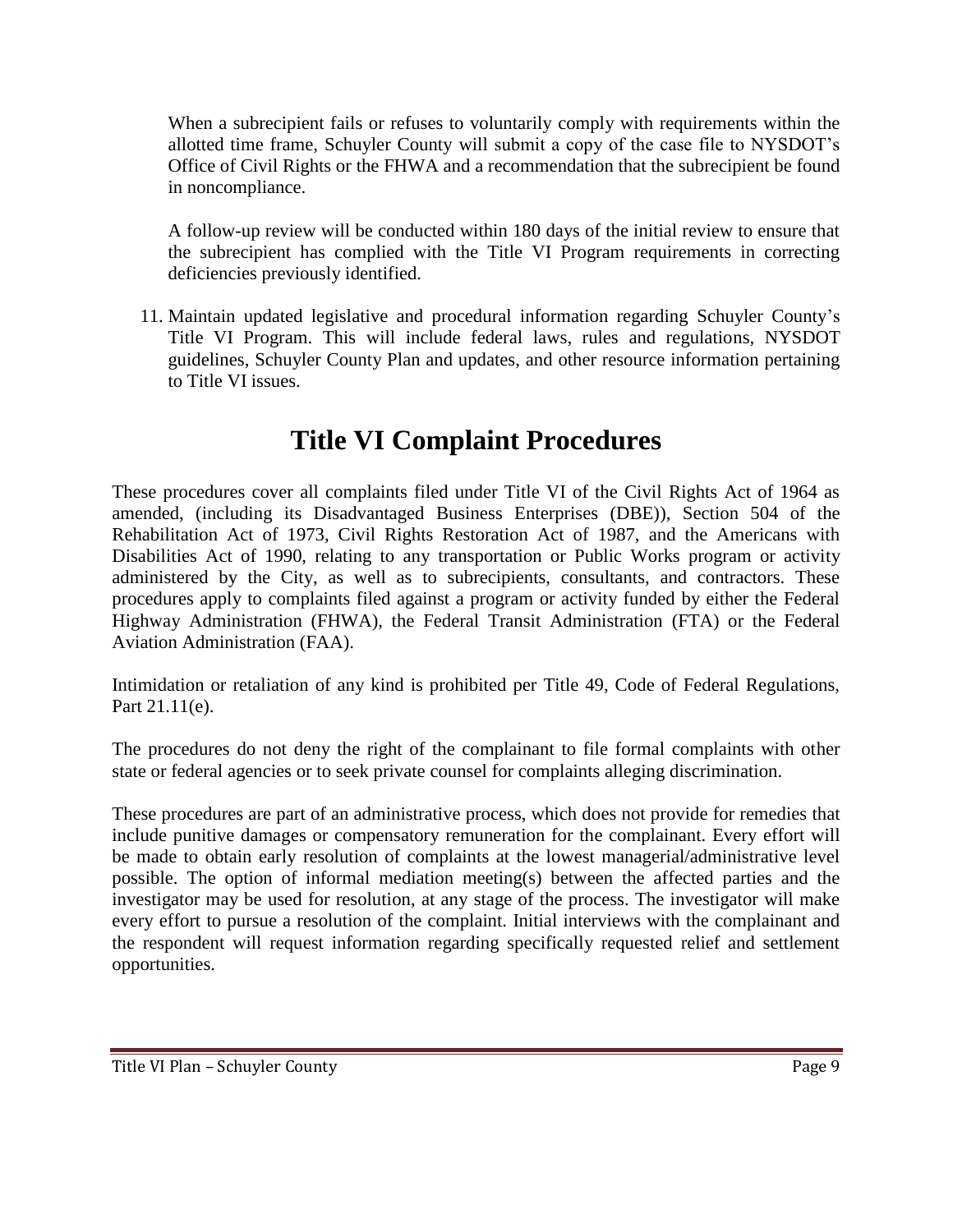### **Procedures**

Any person who believes that they or any specific class of persons has been subjected to discrimination or retaliation prohibited by any of the Civil Rights authorities prohibited under Title VI based upon race, color, sex, age, national origin or disability may file a written complaint with Schuyler County.

#### Time Limits for Filing

A formal complaint must be filed within 180 days after:

- **-** The date of the alleged act of discrimination; or
- **-** The date when the person became aware of the alleged discrimination; or
- **-** There has been a continuing or the latest instance of the discriminatory conduct.

#### Form of Complaints

A formal complaint must meet the following requirements:

- **-** Must be in writing and signed by the person or their representative and include the complainant's name, address and telephone number. A formal complaint of discrimination will also be acknowledged and processed if received by fax or e-mail. A formal complaint of discrimination received by telephone will be written down and provided to the complainant for confirmation or revision before processing.
- **-** Must provide a detailed description of the issues including names, dates, and job titles of witnesses or those individuals perceived as parties in the complained of incident.

Upon receipt of the complaint, Schuyler County will determine its jurisdiction, acceptability, need for additional information and the investigative merit of the complaint. In cases where the complaint is against one of Schuyler County's subrecipients of federal highway funds, Schuyler County will assume jurisdiction and will investigate and adjudicate the case. Complaints against Schuyler County will be referred to the New York State Department of Transportation's Office of Civil Rights for proper disposition. In special situations warranting intervention to ensure equity, the NYSDOT Office of Civil Rights may assume jurisdiction and either complete or obtain services to review or investigate matters.

Acceptance of a complaint will be determined by

- **-** Whether the complaint is timely filed;
- **-** Whether the allegations involve a covered basis such as race, color, national origin, gender, disability or retaliation;
- **-** Whether the allegations involve a program or activity of a Federal-aid recipient, subrecipient, or contractor; or, in the case of ADA allegations, an entity open to the public;
- **-** The complainant(s) acceptance of reasonable resolution based on the Department's administrative authority;

#### A complaint may be dismissed for the following reasons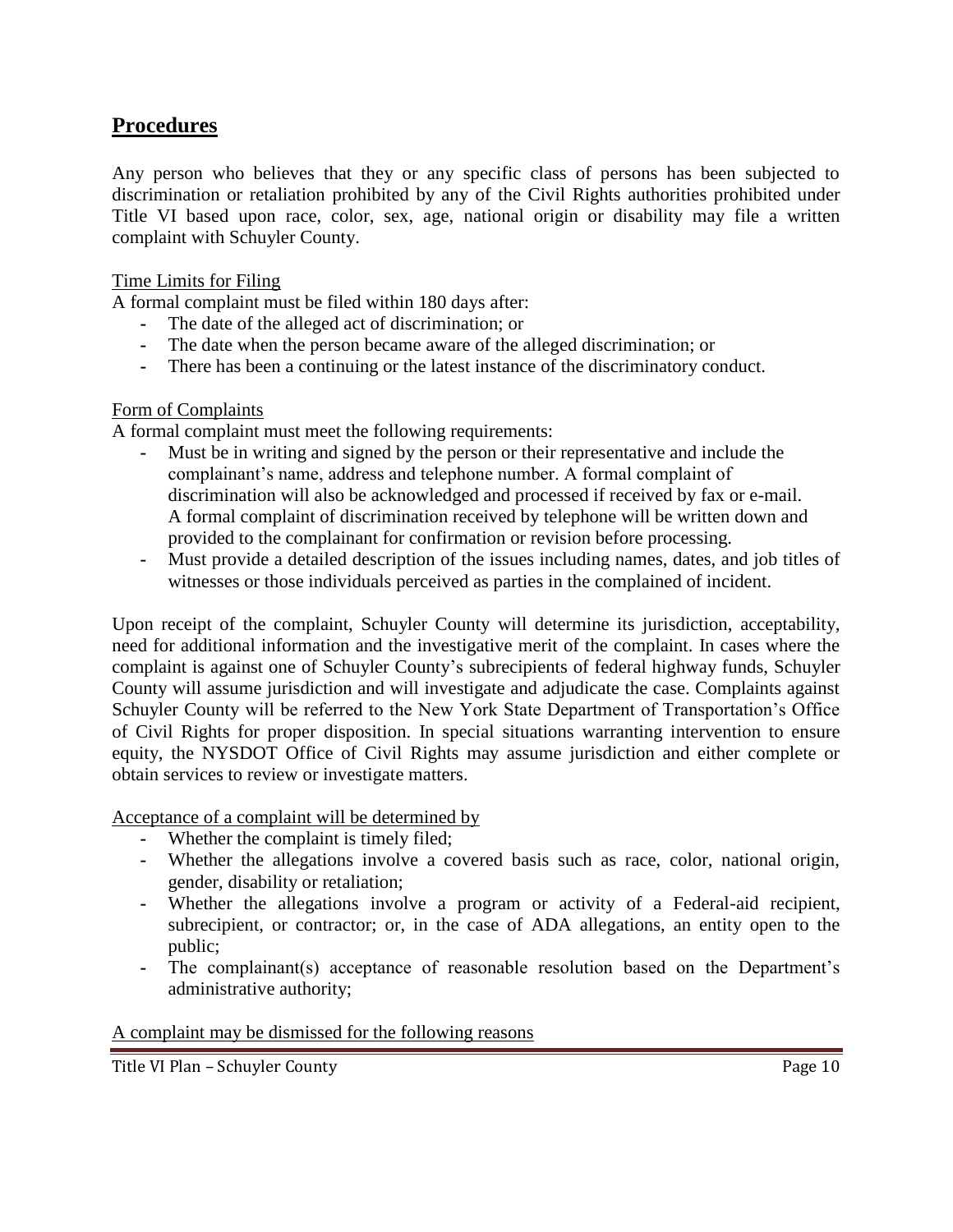- The complainant requests the withdrawal of the complaint;
- The complainant fails to respond to repeated requests for additional information needed to process complaint;
- The complainant cannot be located after reasonable attempts.

Schuyler County has sole authority for accepting complaints for investigation. Once Schuyler County decides to proceed with the investigation, the complainant and the respondent will be notified in writing of the determination within ten (10) calendar days. The complaint will receive a case number and be logged into Schuyler County's records identifying its basis, alleged harm, the race, color, national origin and gender of the complainant(s).

In cases where Schuyler County assumes investigation of the complaint, Schuyler County will provide the respondent with the opportunity to respond to the allegations in writing. The respondent will have ten (10) calendar days from the date of Schuyler County's written notification of acceptance of the complaint to furnish their response to the allegations.

Within 40 calendar days of the acceptance of the complaint, Schuyler County or NYSDOT investigator will prepare an investigative report for Schuyler County's Title VI Coordinator and the Chairman of the Legislature. The report will include a narrative description of the incident, identification of persons interviewed, findings and recommendations for disposition. Schuyler County's Title VI Coordinator and Chairman of the Legislature will have 10 calendar days to review and provide comments to the investigator.

Once the investigator addresses any comments to the preliminary investigative report, the report and its findings will be forwarded to the Schuyler County Attorney for review. The Schuyler County Attorney will review the report and associated documentation and will provide input within 10 calendar days.

Any comments or recommendations from the Schuyler County Attorney will be reviewed by the Chairman of the Legislature. There will be a period of 10 calendar days for the Chairman of the Legislature to discuss the report and any recommendations with Schuyler County's Title VI Coordinator, and to have the Title VI Coordinator address any modifications before the report's release to the corresponding United States Department of Transportation (USDOT) modality (FHWA, FTA, FAA).

Schuyler County's final investigative report and a copy of the complaint will be forwarded to either NYSDOT, FHWA, FTA, or FAA, within 60 calendar days of the acceptance of the complaint.

Schuyler County will notify the parties of its preliminary findings which are subject to the corresponding USDOT modality's concurrence.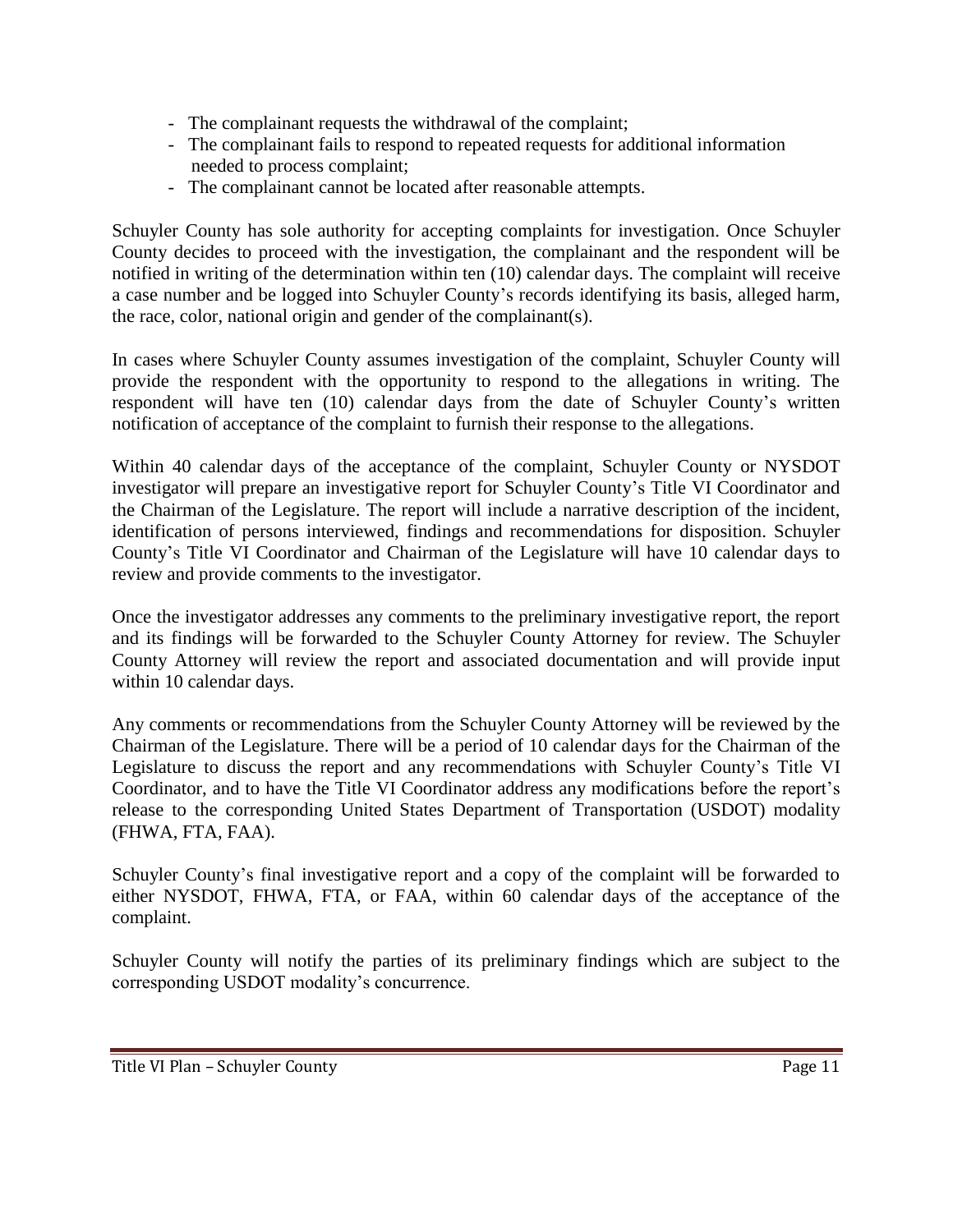The corresponding USDOT modality will issue the final decision to Schuyler County based on the investigative report.

USDOT will analyze the facts of the case and will issue its conclusion to the complainant according to their procedures. Once the corresponding USDOT modality issues its final decision, Schuyler County will notify all parties involved about such determination. USDOT's final determination is not subject to an appeal.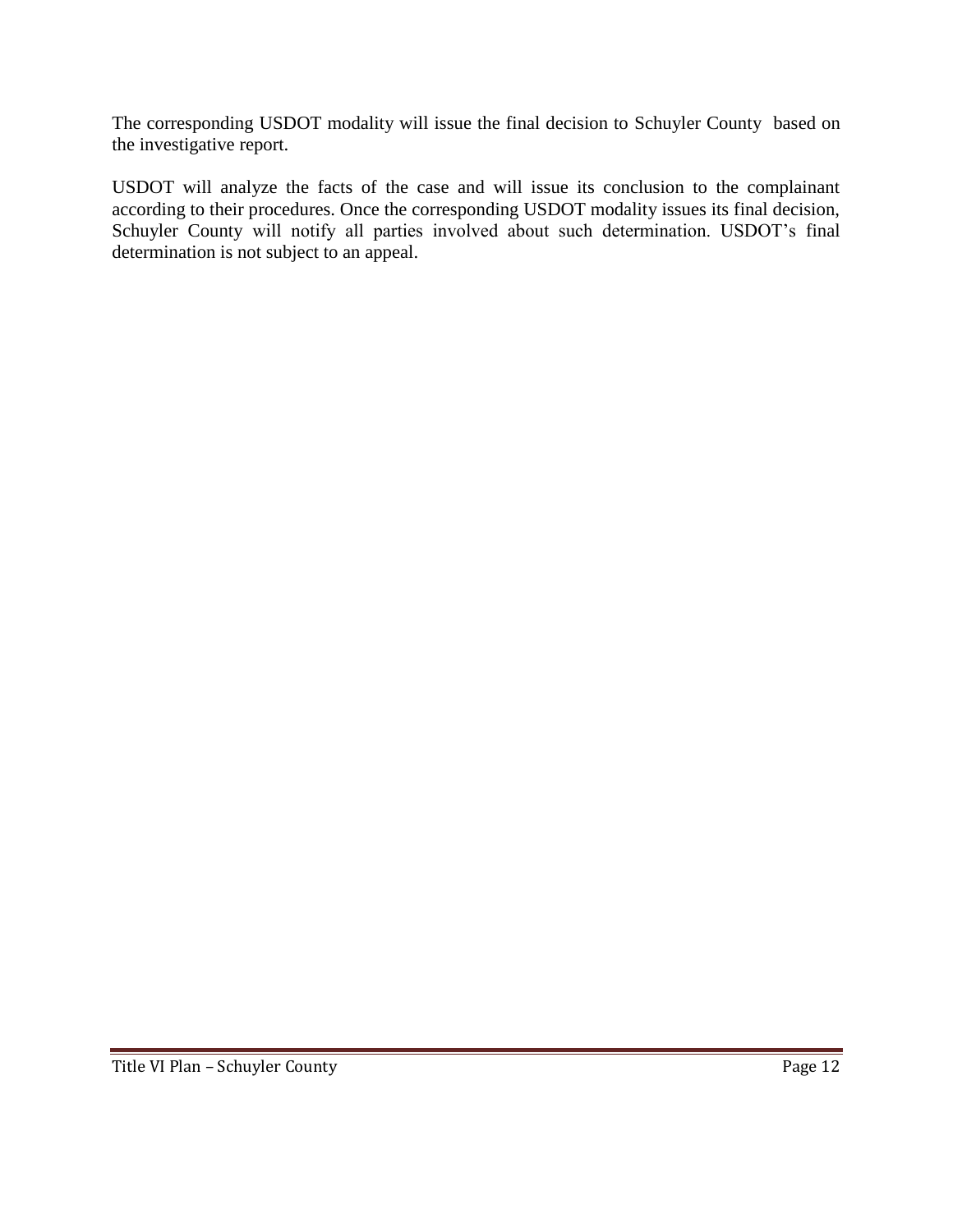# **Title VI Complaint Form**

| Telephone: Home_________________         |        |                       |                                 |
|------------------------------------------|--------|-----------------------|---------------------------------|
|                                          |        |                       |                                 |
| <b>Basis of Complaint</b>                |        |                       |                                 |
| Race                                     | О      |                       |                                 |
| Color                                    | $\Box$ |                       |                                 |
| <b>Sex</b>                               | $\Box$ |                       |                                 |
| <b>National Origin</b>                   | О      |                       |                                 |
| Age                                      | О      |                       |                                 |
| <b>Disability (ADA)</b>                  | $\Box$ |                       |                                 |
| Low-Income                               | $\Box$ |                       |                                 |
| <b>Limited English Proficiency</b>       | $\Box$ |                       |                                 |
| Who allegedly discriminated against you? |        |                       |                                 |
|                                          |        |                       |                                 |
|                                          |        |                       |                                 |
|                                          |        |                       |                                 |
| If an organization, what is its name?    |        |                       |                                 |
| Name of Organization                     |        |                       |                                 |
|                                          |        | <b>City</b> 2008 2014 | $\mathsf{Zip}\_\_\_\_\_\_\_\_\$ |
| Title VI Plan - Schuyler County          |        |                       | Page 13                         |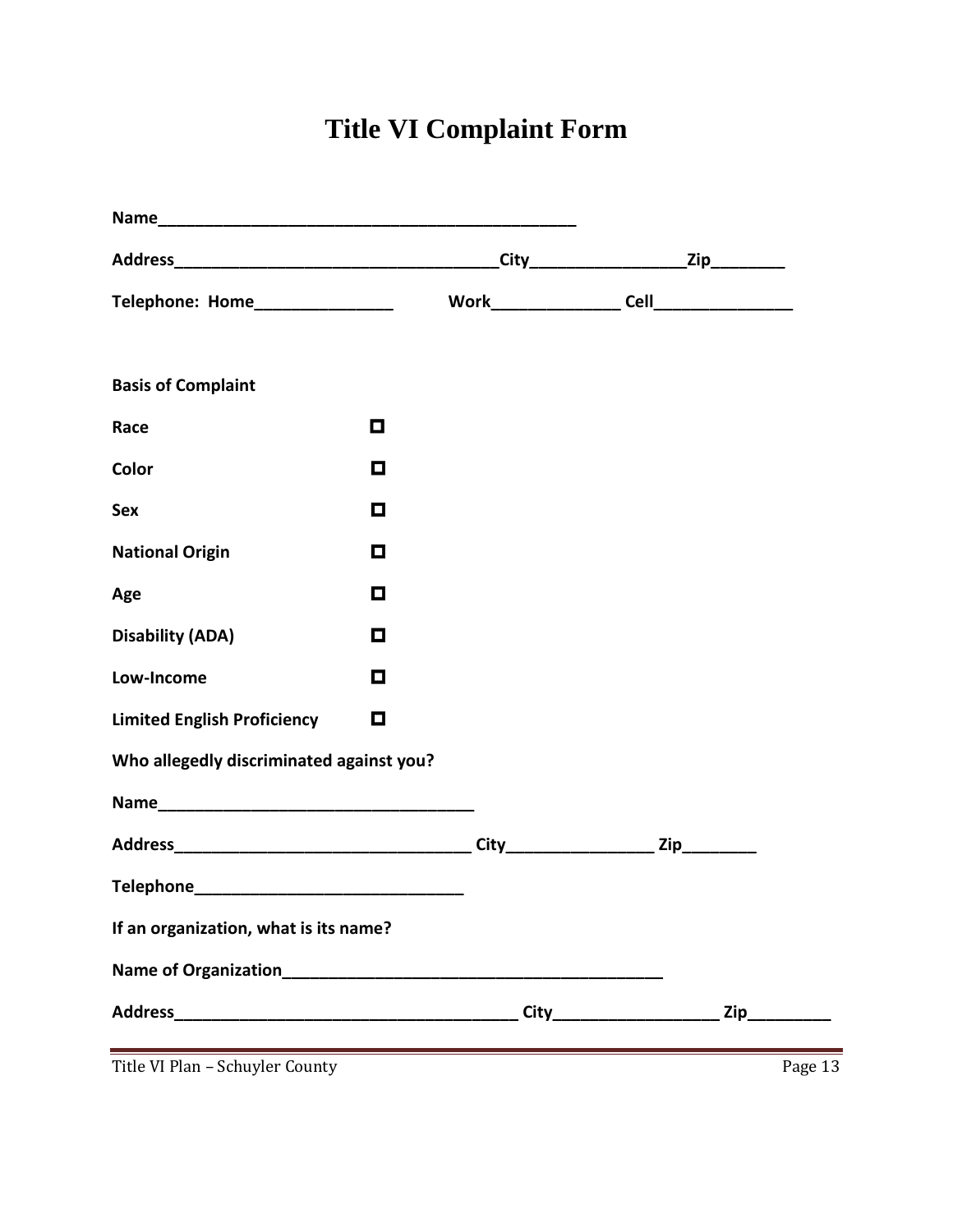How were you discriminated against?

Where did the alleged discrimination occur?

Date/s and times discrimination occurred?

Were there any other witnesses to the discrimination?

| <b>Name</b> | <b>Title</b> | <b>Work</b><br><b>Telephone</b> | Home<br><b>Telephone</b> |
|-------------|--------------|---------------------------------|--------------------------|
|             |              |                                 |                          |
|             |              |                                 |                          |
|             |              |                                 |                          |
|             |              |                                 |                          |

Title VI Plan - Schuyler County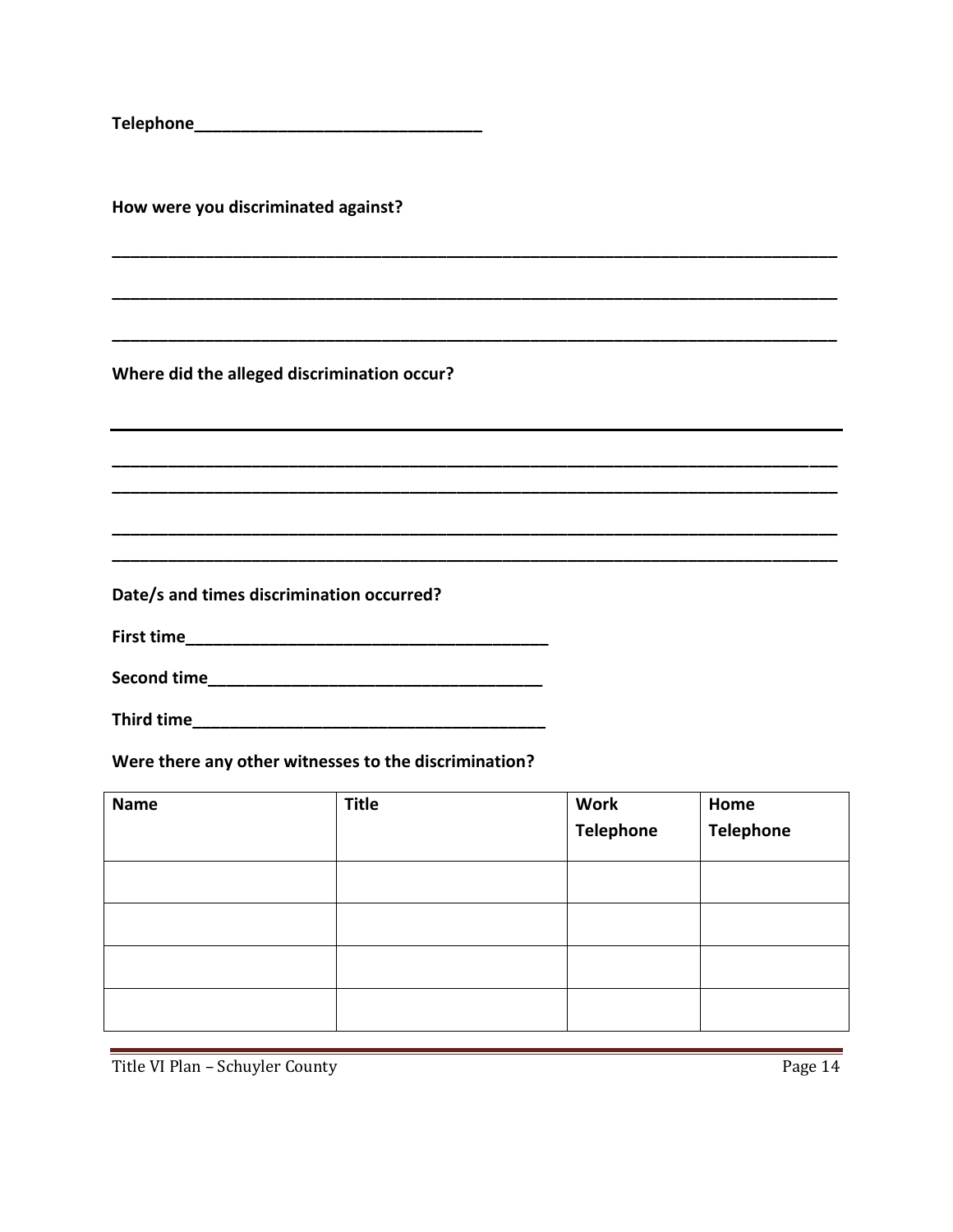**What can Schuyler County do to resolve the complaint?**

|          | Have you filed your complaint with anyone else? |  |  |  |  |  |
|----------|-------------------------------------------------|--|--|--|--|--|
|          |                                                 |  |  |  |  |  |
|          |                                                 |  |  |  |  |  |
|          |                                                 |  |  |  |  |  |
|          | Do you have an Attorney in this matter?         |  |  |  |  |  |
|          |                                                 |  |  |  |  |  |
|          |                                                 |  |  |  |  |  |
|          |                                                 |  |  |  |  |  |
|          |                                                 |  |  |  |  |  |
|          |                                                 |  |  |  |  |  |
| Mail to: | Lorry G. Johnson, Title VI Coordinator          |  |  |  |  |  |
|          | <b>Schuyler County Human Resources</b>          |  |  |  |  |  |
|          | 105 Ninth St., Unit 32                          |  |  |  |  |  |
|          | Watkins Glen, NY 14891                          |  |  |  |  |  |
|          | or                                              |  |  |  |  |  |
|          | Phone (607) 535-8179                            |  |  |  |  |  |
|          | Email: ljohnson@co.schuyler.ny.us               |  |  |  |  |  |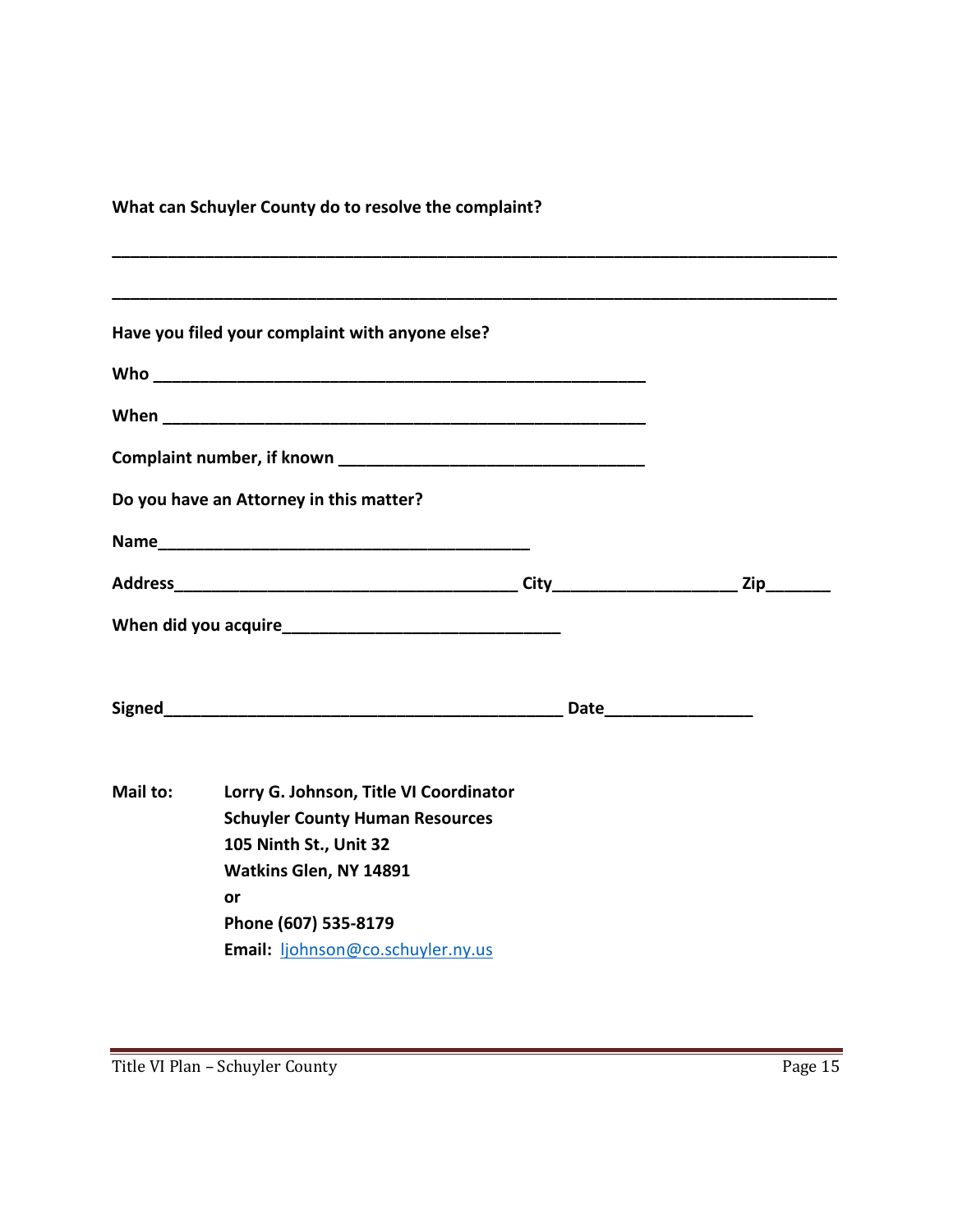| Case<br><b>Number</b> | Name of<br>Complainant | <b>Address of</b><br>Complainant | <b>Date</b><br>Complain<br><b>Filed</b> | <b>Basis of</b><br>Complainant | <b>Status of</b><br>Complaint | <b>Disposition</b><br>of Complaint |
|-----------------------|------------------------|----------------------------------|-----------------------------------------|--------------------------------|-------------------------------|------------------------------------|
|                       |                        |                                  |                                         |                                |                               |                                    |
|                       |                        |                                  |                                         |                                |                               |                                    |
|                       |                        |                                  |                                         |                                |                               |                                    |
|                       |                        |                                  |                                         |                                |                               |                                    |
|                       |                        |                                  |                                         |                                |                               |                                    |
|                       |                        |                                  |                                         |                                |                               |                                    |
|                       |                        |                                  |                                         |                                |                               |                                    |
|                       |                        |                                  |                                         |                                |                               |                                    |

# **Title VI Complaint Log**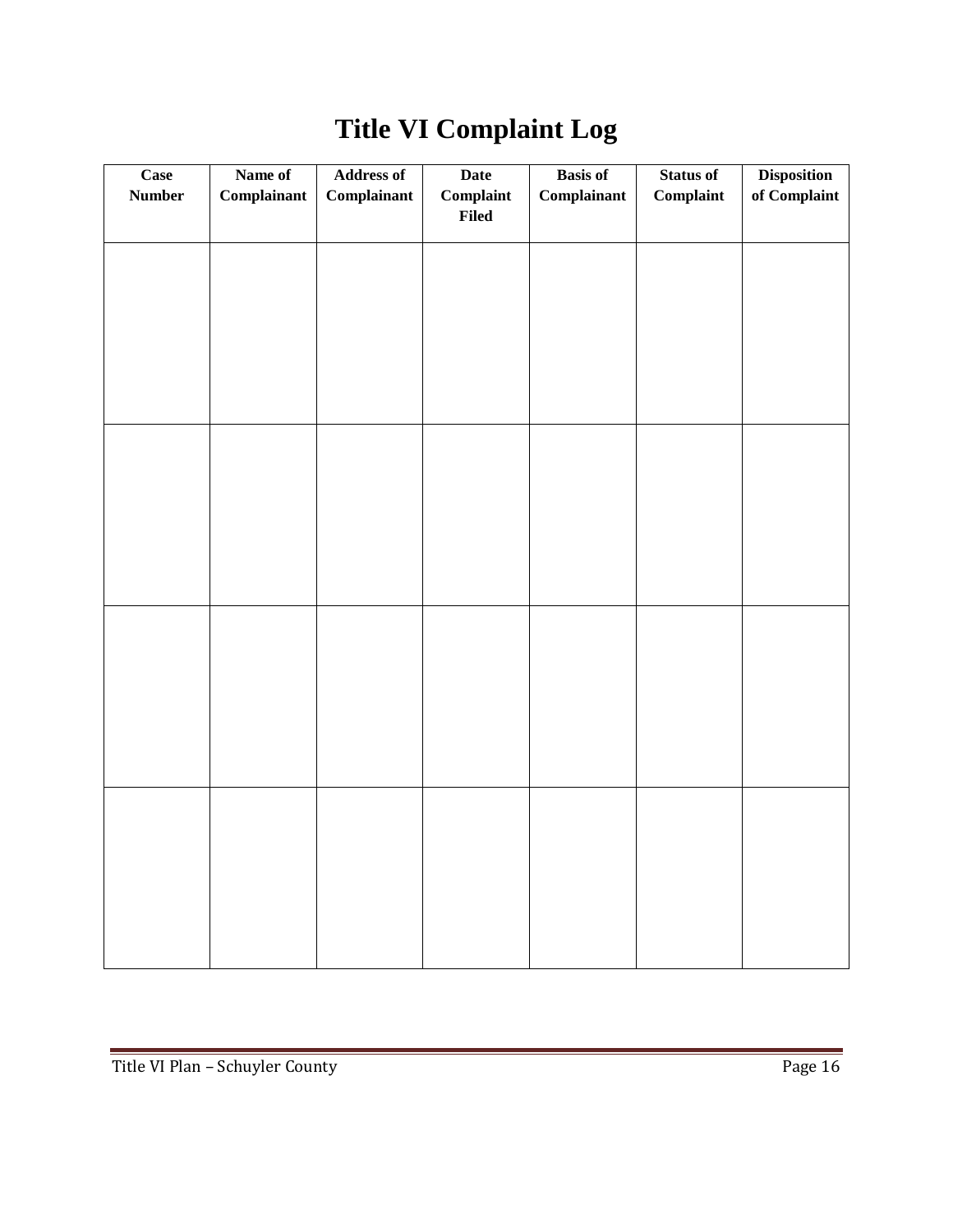## **Title VI Contract Compliance**

Contract compliance ensures that Schuyler County is complying with standards regarding nondiscrimination and equal opportunity employment. It includes provisions that Schuyler County may not discriminate in any programs or services on the basis of race, color, sex, or national origin; must accept applications from women and minorities, must solicit bids for contract work from minority-and-women-owned businesses, and follow fair hiring, retention, and promotion policies. Further information on contract policies can be found in Section 2 of the Schuyler County Purchasing Policies and Procedures as passed by Resolution # 11-18 on January 3, 2018. Additionally, Schuyler County Highway has a System User Agreement with NYSDOT Equitable Business Opportunities (EBO) for use in tracking all contracts entered into. This ensures Schuyler County is following policies and procedures as required, including the contract goal of 7% for MWBE.

### **Title VI Employee Training**

Schuyler County offers a Title VI training in accordance to Title VI and ADA requirements. This training will be reviewed and updated as necessary by the Title VI Coordinator. It is a requirement for current Schuyler County staff to participate and refresh themselves in the Title VI training annually. It is a requirement for new employees to participate in the Title VI training or watch a training video within 60 days of hire with Schuyler County. Implementation of this plan will begin June 1, 2018 for all new and current employees.

The information below will be disseminated to staff . Training opportunities on these topics also will be provided:

- Title VI Policy and LEP responsibilities
- Description of language assistance services offered to the public
- Proper use of interpreter service provider's language identification cards
- Documentation of language assistance requests
- Handling of Title VI/LEP complaints

All contractors or subcontractors performing work for Schuyler County are required to follow the Title VI/LEP guidelines.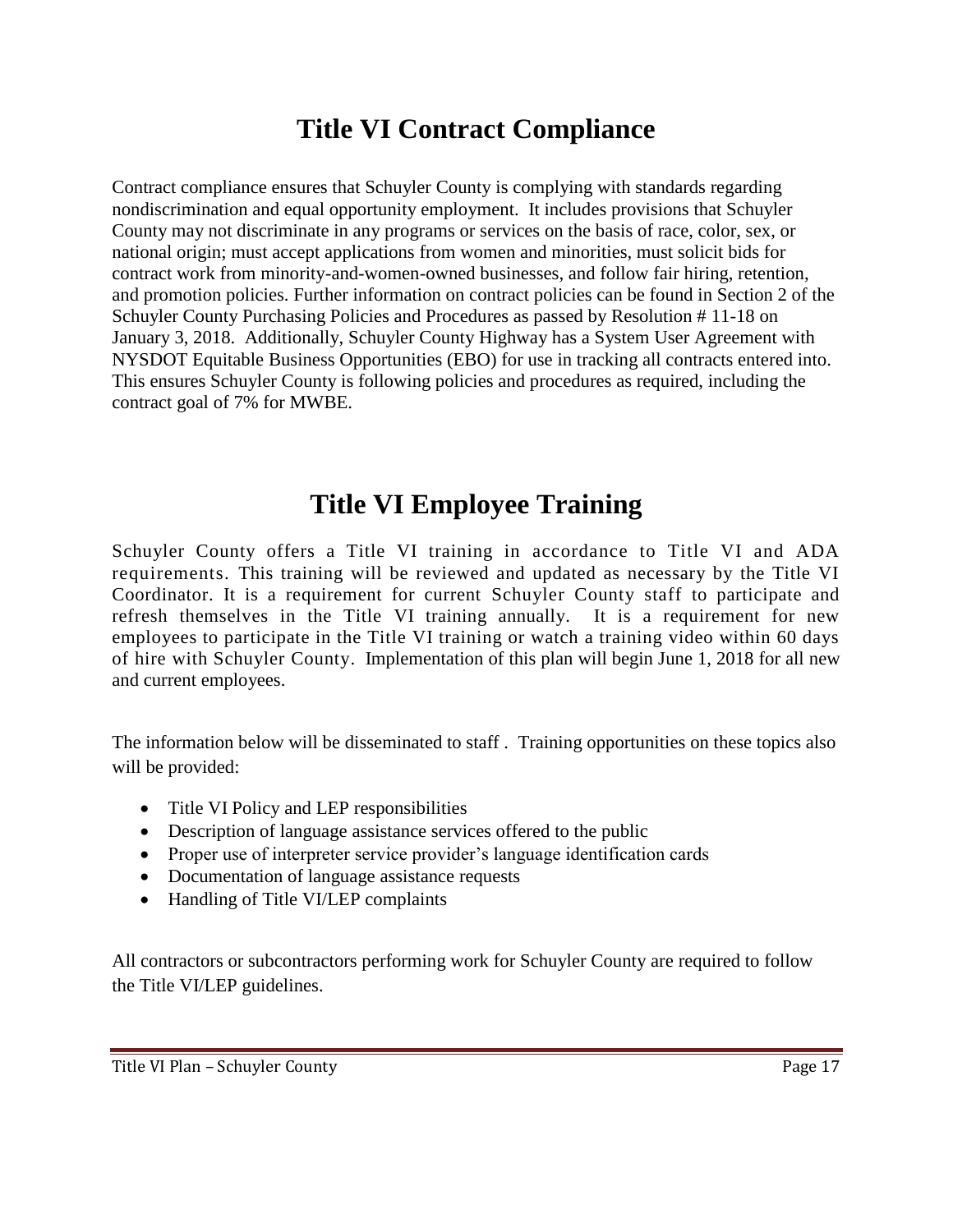### **Attachment 1**

# **Title VI Notice to Public**

Schuyler County hereby gives public notice that it is Schuyler County's policy to assure full compliance with Title VI of the Civil Rights Act of 1964, the Civil Rights Restoration Act of 1987, and related statutes and regulations in all programs and activities. Title VI requires that no person in the United States of America shall, on the grounds of race, color, gender, or national origin be excluded from the participation in, be denied the benefits of, or be otherwise subjected to discrimination under any program or activity for which Schuyler County receives federal financial assistance.

Any person who believes they have been aggrieved by an unlawful discriminatory practice under Title VI has a right to file a formal complaint with Schuyler County. Any such complaint must be in writing and filed with the County Title VI Coordinator within one hundred eighty (180) days following the date of the alleged discriminatory occurrence. Title VI Discrimination Complaint Forms may be obtained from this office at no cost to the complainant on our website at [www.schuylercounty.us](http://www.schuylercounty.us/) or by calling (607) 535-8179.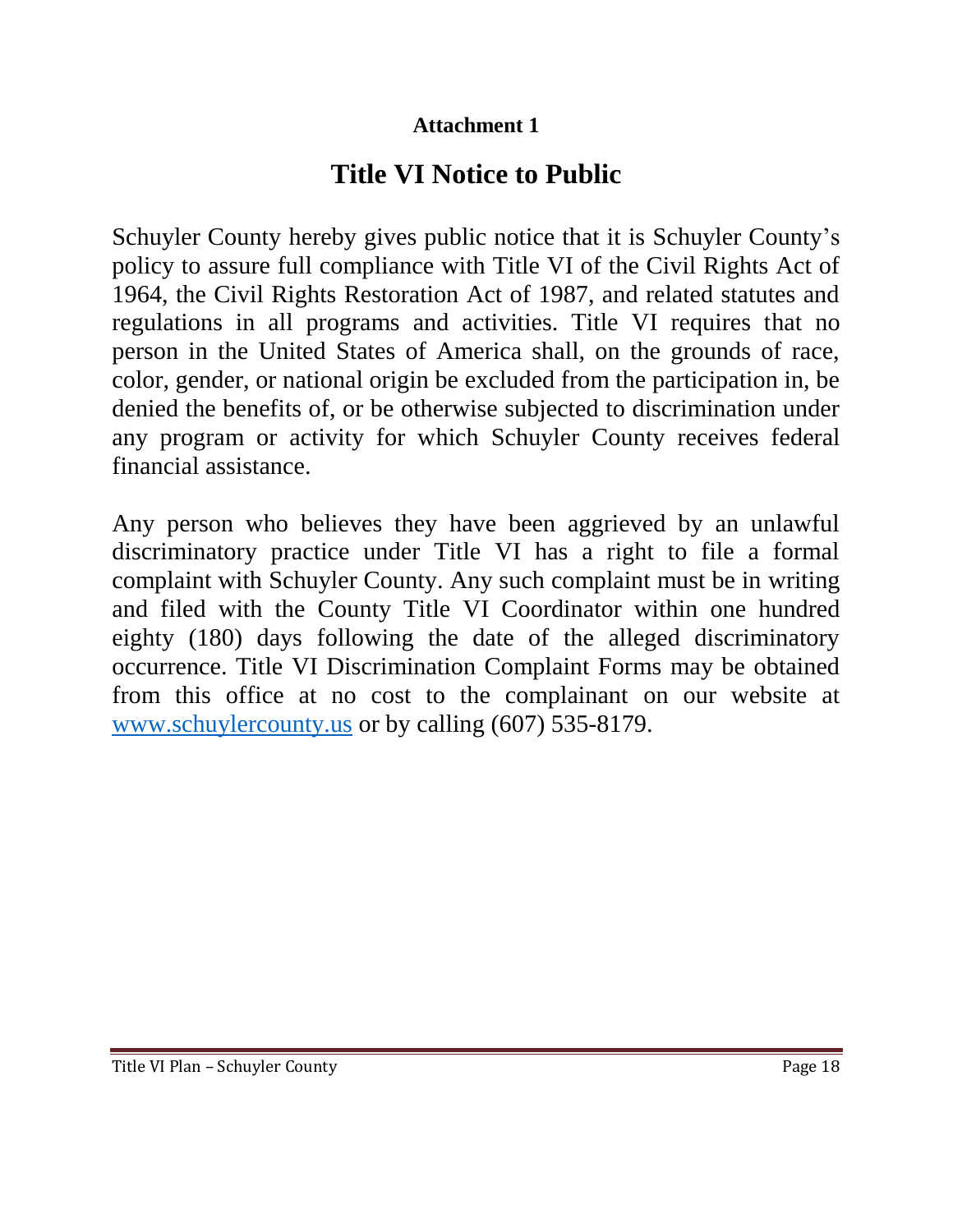### **Attachment 2**

## **Standard Title VI/Non-Discrimination Assurances**

Schuyler County (herein referred to as the "Recipient"), HEREBY AGREES THAT, as a condition to receiving any Federal financial assistance from the U.S. Department of Transportation (DOT), through the *New York State Department of Transportation (NYSDOT)*, is subject to and will comply with the following:

#### **Statutory/Regulatory Authorities**

• Title VI of the Civil Rights Act of 1964 (42 U.S.C. § 2000d *et seq.,* 78 stat. 252), (prohibits discrimination on the basis of race, color, national origin);

• 49 C.P.R. Part 21 (entitled *Non-discrimination In Federally-Assisted Programs Of The Department Of Transportation-Effectuation Of Title VI Of The Civil Rights Act Of 1964);*

• 28 C.P.R. section 50.3 (U.S. Department of Justice Guidelines for Enforcement of Title VI of the Civil

Rights Act of 1964 );

The preceding statutory and regulatory cites hereinafter are referred to as the "Acts" and "Regulations," respectively.

#### **General Assurances**

In accordance with the Acts, the Regulations, and other pertinent directives, circulars, policy, memoranda, and/or guidance, the Recipient hereby gives assurance that it will promptly take any measures necessary to ensure that:

*"No person in the United States shall, on the grounds of race, color, or national origin, be excluded from participation in, be denied the benefits of, or be otherwise subjected to discrimination under any program or activity, "for which the Recipient receives Federal financial assistance from DOT, including the NYSDOT.*

The Civil Rights Restoration Act of 1987 clarified the original intent of Congress, with respect to Title VI and other Non-discrimination requirements (The Age Discrimination Act of 1975, and Section 504 of the Rehabilitation Act of 1973), by restoring the broad, institutional-wide scope and coverage of these nondiscrimination statutes and requirements to include all programs and activities of the Recipient, so long as any portion of the program is Federally assisted.

#### **Specific Assurances**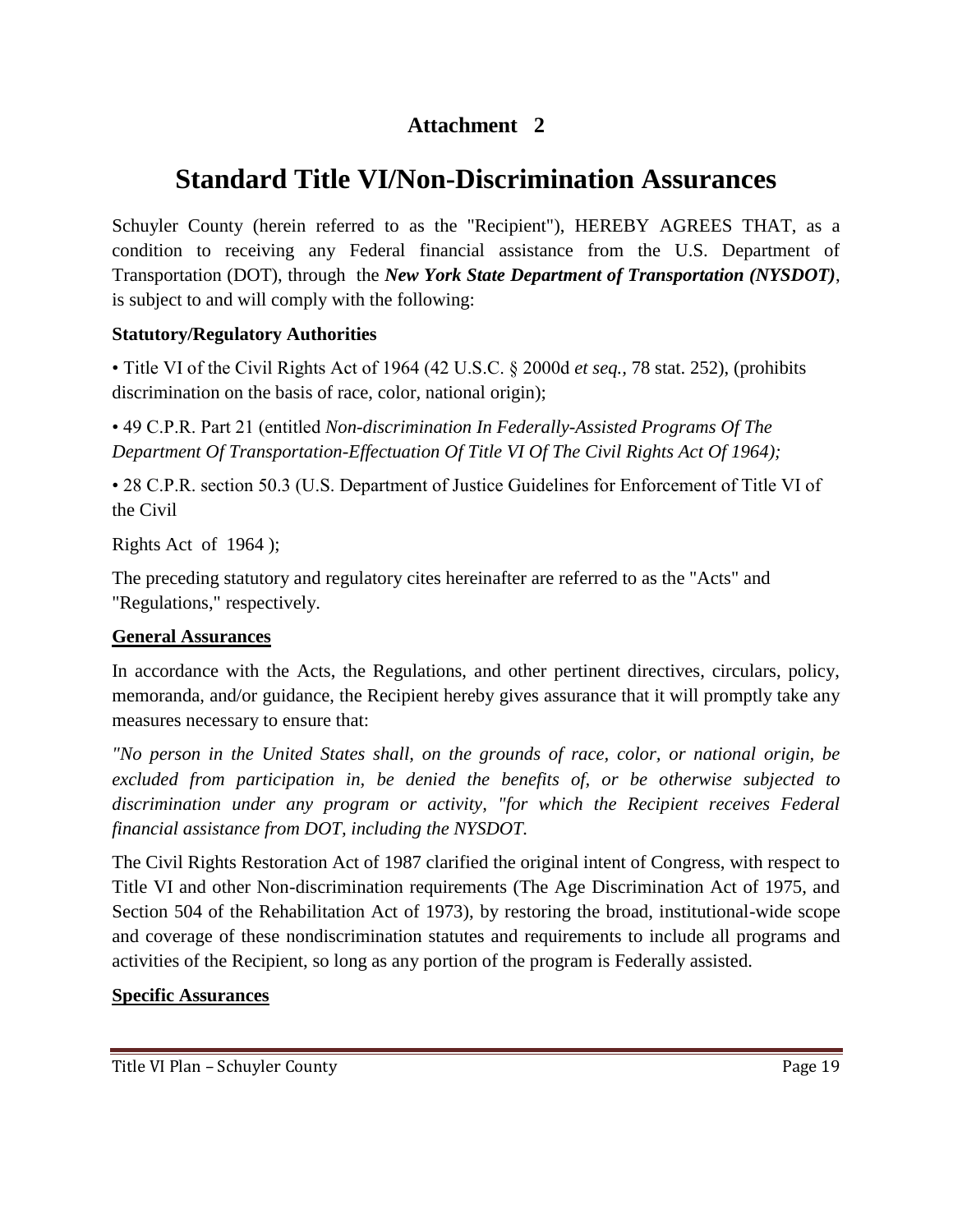More specifically, and without limiting the above general Assurance, the Recipient agrees with and gives the following Assurances with respect to its Federally assisted highway programs:

1. The Recipient agrees that each "activity," "facility," or "program," as defined in§§ 21.23 (b) and 21.23 (e) of 49 C.F.R. § 21 will be (with regard to an "activity") facilitated, or will be (with regard to a "facility") operated, or will be (with regard to a "program") conducted in compliance with all requirements imposed by, or pursuant to the Acts and the Regulations.

2. The Recipient will insert the following notification in all solicitations for bids, Requests For Proposals for work, or material subject to the Acts and the Regulations made in connection with all highway programs and, in adapted form, in all proposals for negotiated agreements regardless of funding source:

*"Schuyler County, in accordance with the provisions of Title VI of the Civil Rights Act of 1964 (78 Stat. 252, 42 US. C.§§ 2000d to 2000d-4) and the Regulations, hereby notifies all bidders that it will affirmatively ensure that any contract entered into pursuant to this advertisement, disadvantaged business enterprises will be afforded full and fair opportunity to submit bids in response to this invitation and will not be discriminated against on the grounds of race, color, or national origin in consideration for an award."*

3. The Recipient will insert the clauses of Appendix A and E of this Assurance in every contract or agreement subject to the Acts and the Regulations.

4. The Recipient will insert the clauses of Appendix B of this Assurance, as a covenant running with the land, in any deed from the United States effecting or recording a transfer of real property, structures, use, or improvements thereon or interest therein to a Recipient.

5. That where the Recipient receives Federal financial assistance to construct a facility, or part of a facility, the Assurance will extend to the entire facility and facilities operated in connection therewith.

6. That where the Recipient receives Federal financial assistance in the form, or for the acquisition of real property or an interest in real property, the Assurance will extend to rights to space on, over, or under such property.

7. That the Recipient will include the clauses set forth in Appendix C and Appendix D of this Assurance, as a covenant running with the land, in any future deeds, leases, licenses, permits, or similar instruments entered into by the Recipient with other parties: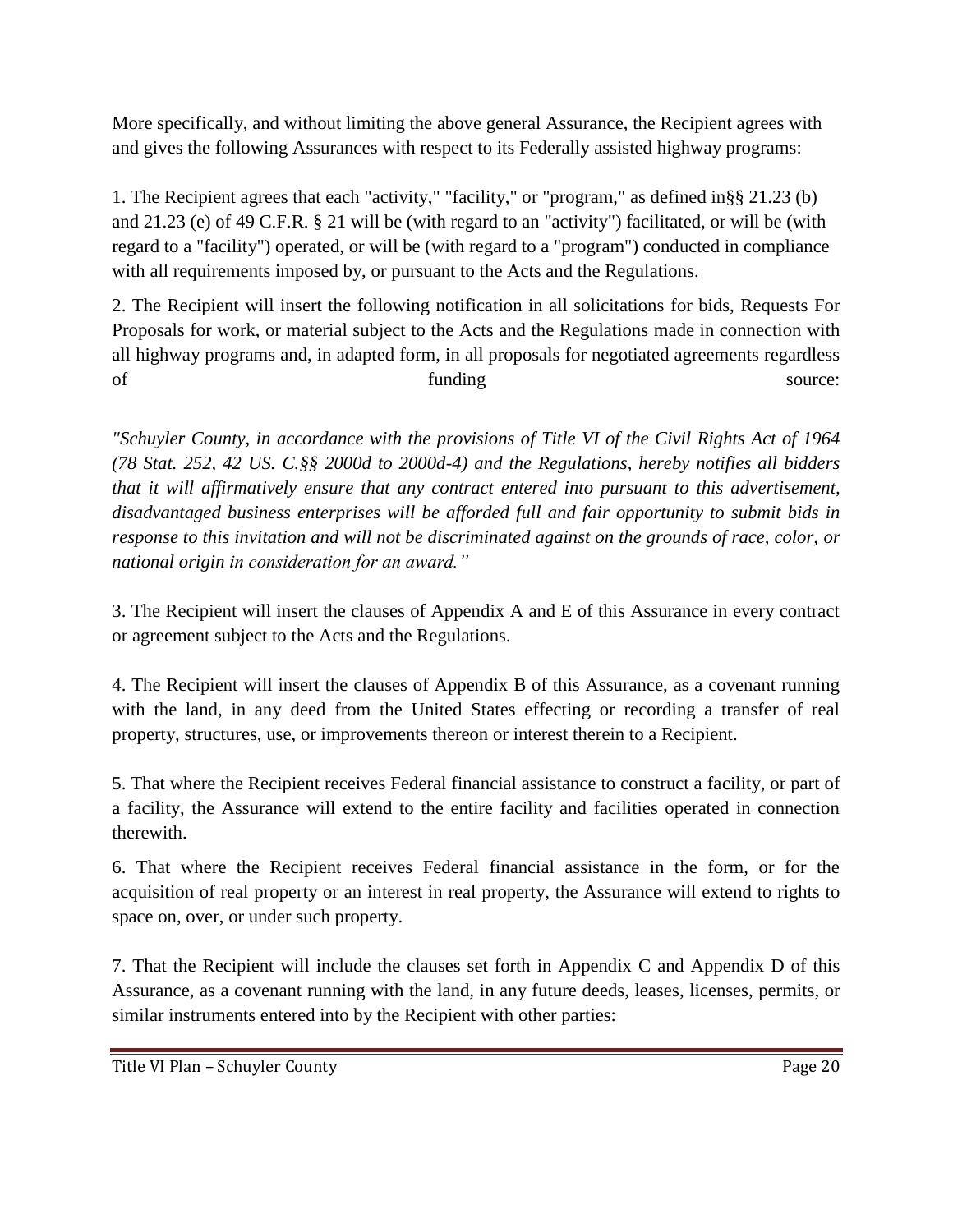- a. for the subsequent transfer of real property acquired or improved under the applicable activity, project, or program; and
- b. for the construction or use of, or access to, space on, over, or under real property acquired or improved under the applicable activity, project, or program.

8. That this Assurance obligates the Recipient for the period during which Federal financial assistance is extended to the program, except where the Federal financial assistance is to provide, or is in the form of, personal property, or real property, or interest therein, or structures or improvements thereon, in which case the Assurance obligates the Recipient, or any transferee for the longer of the following periods:

- a. the period during which the property is used for a purpose for which the Federal financial assistance is extended, or for another purpose involving the provision of similar services or benefits; or
- b. the period during which the Recipient retains ownership or possession of the property.

9. The Recipient will provide for such methods of administration for the program as are found by the Secretary of Transportation or the official to whom he/she delegates specific authority to give reasonable guarantee that it, other recipients, sub-recipients, sub-grantees, contractors, subcontractors, consultants, transferees, successors in interest, and other participants of Federal financial assistance under such program will comply with all requirements imposed or pursuant to the Acts, the Regulations, and this Assurance.

10. The Recipient agrees that the United States has a right to seek judicial enforcement with regard to any matter arising under the Acts, the Regulations, and this Assurance.

By signing this ASSURANCE, the Recipient also agrees to comply (and require any subrecipients, sub-grantees, contractors, successors, transferees, and/or assignees to comply) with all applicable provisions governing Schuyler County access to records, accounts, documents, information, facilities, and staff. You also recognize that you must comply with any program or compliance reviews, and/or complaint investigations conducted by the NYS DOT*.* You must keep records, reports, and submit the material for review upon request to NYS DOT, or its designee in a timely, complete, and accurate way.

Additionally, you must comply with all other reporting, data collection, and evaluation requirements, as prescribed by law or detailed in program guidance.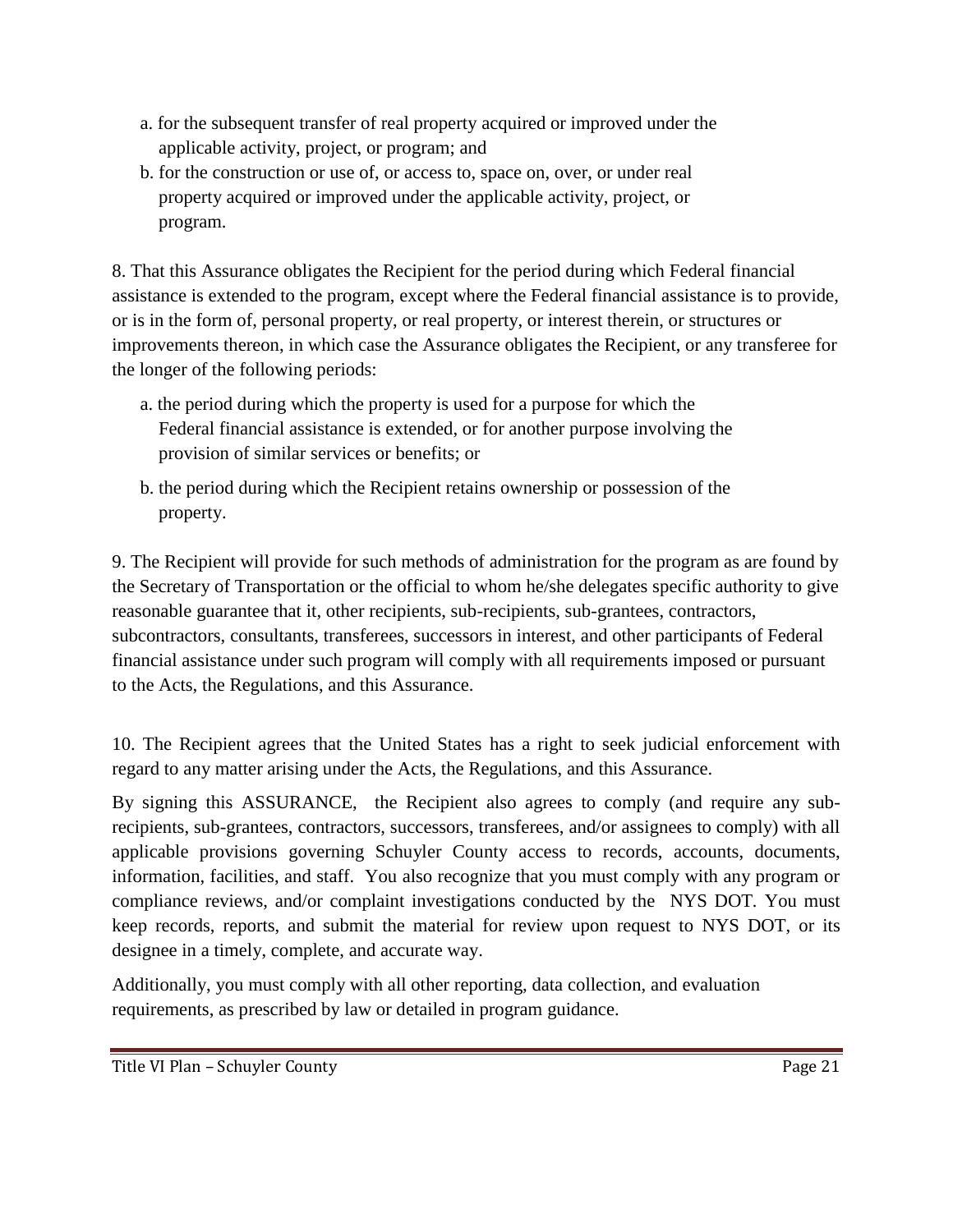Schuyler County gives this ASSURANCE in consideration of and for obtaining any Federal grants, loans, contracts, agreements, property, and/or discounts, or other Federal-aid and Federal financial assistance extended after the date hereof to the recipients by the U.S. Department of Transportation under the highway program. This ASSURANCE is binding on the State of *New*  York, other recipients, sub-recipients, sub-grantees, contractors, subcontractors and their subcontractors', transferees, successors in interest, and any other participants in the highway program. The person(s) signing below is authorized to sign this ASSURANCE on behalf of the Recipient.

(County of Schuyler) By: Dennis A. Fagan, Chairman Dated: 5/9/18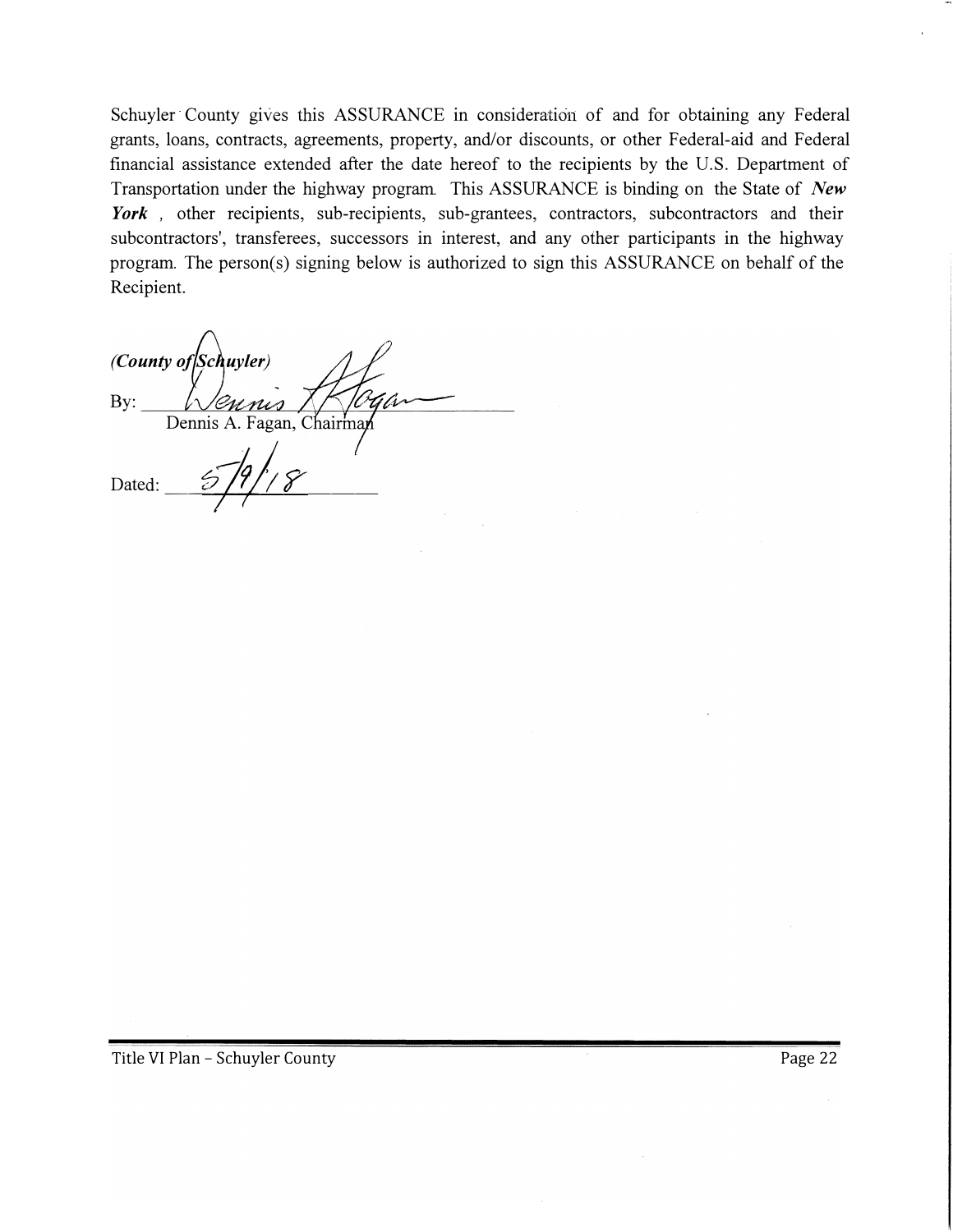### **APPENDIX A**

During the performance of this contract, the contractor, for itself, its assignees, and successors in interest (hereinafter referred to as the "contractor") agrees as follows:

1. **Compliance with Regulations**: The contractor (hereinafter includes consultants) will comply with the Acts and the Regulations relative to Non-discrimination in Federally-assisted programs of the U.S. Department of Transportation, as they may be amended from time to time, which are herein incorporated by reference and made a part of this contract.

2. **Non-discrimination**: The contractor, with regard to the work performed by it during the contract, will not discriminate on the grounds of race, color, or national origin in the selection and retention of subcontractors, including procurements of materials and leases of equipment. The contractor will not participate directly or indirectly in the discrimination prohibited by the Acts and the Regulations, including employment practices when the contract covers any activity, project, or program set forth in Appendix B of 49 CFR Part *21.*

3. **Solicitations for Subcontracts, Including Procurements of Materials and Equipment:** In all solicitations, either by competitive bidding, or negotiation made by the contractor for work to be performed under a subcontract, including procurements of materials, or leases of equipment, each potential subcontractor or supplier will be notified by the contractor of the contractor's obligations under this contract and the Acts and the Regulations relative to Non-discrimination on the grounds of race, color, or national origin.

4. **Information and Reports:** The contractor will provide all information and reports required by the Acts, the Regulations, and directives issued pursuant thereto and will permit access to its books, records, accounts, other sources of information, and its facilities as may be determined by the Recipient to be pertinent to ascertain compliance with such Acts, Regulations, and instructions. Where any information required of a contractor is in the exclusive possession of another who fails or refuses to furnish the information, the contractor will so certify to the Recipient, as appropriate, and will set forth what efforts it has made to obtain the information.

5. **Sanctions for Noncompliance**: In the event of a contractor's noncompliance with the Nondiscrimination provisions of this contract, the Recipient will impose such contract sanctions as it may determine to be appropriate, including, but not limited to:

- a. withholding payments to the contractor under the contract until the contractor complies; and/or
- b. cancelling, terminating, or suspending a contract, in whole or in part.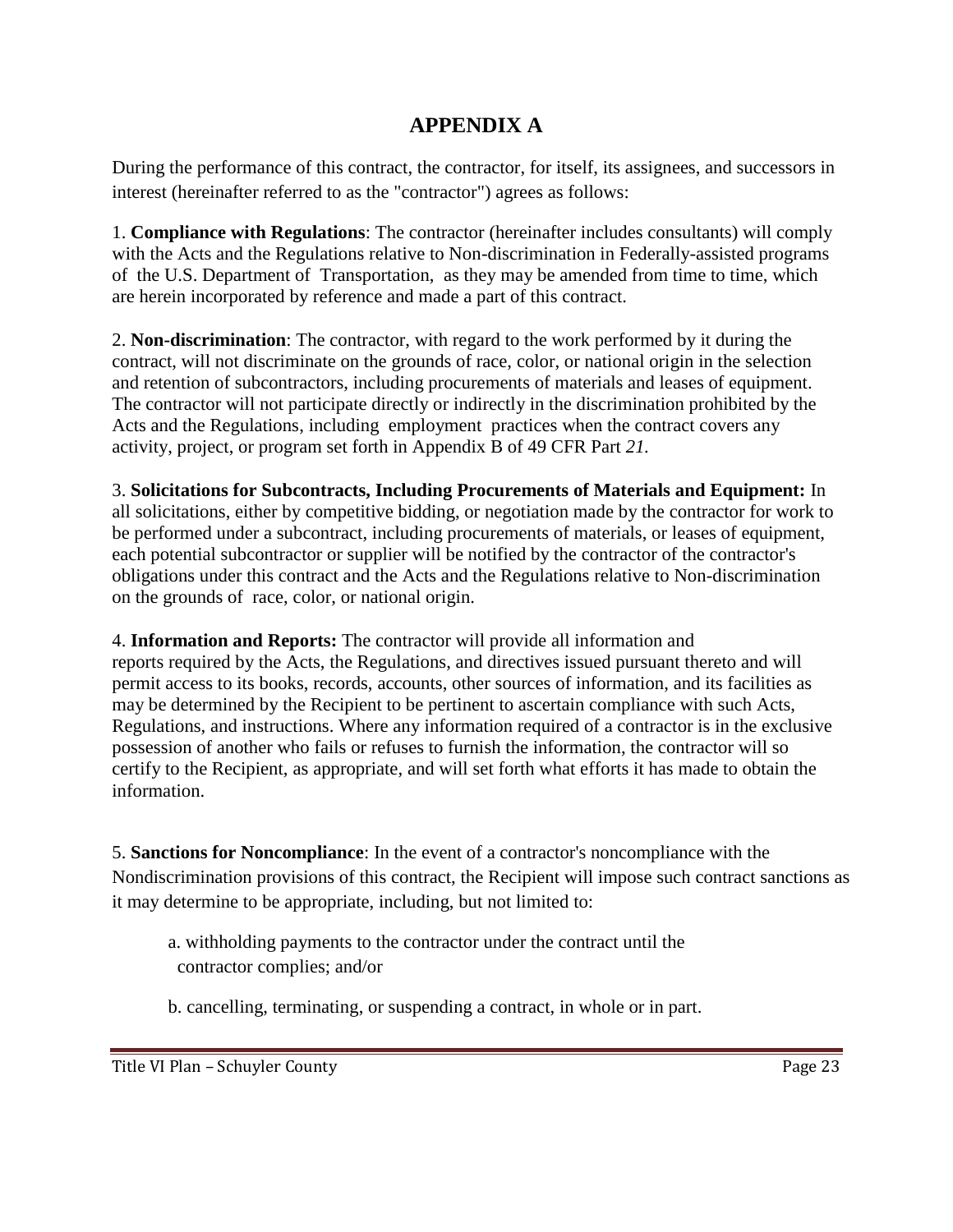6. **Incorporation of Provisions**: The contractor will include the provisions of paragraphs one through six in every subcontract, including procurements of materials and leases of equipment, unless exempt by the Acts, the Regulations and directives issued pursuant thereto. The contractor will take action with respect to any subcontract or procurement as the Recipient may direct as a means of enforcing such provisions including sanctions for noncompliance. Provided, that if the contractor becomes involved in, or is threatened with litigation by a subcontractor, or supplier because of such direction, the contractor may request the Recipient to enter into any litigation to protect the interests of the Recipient. In addition, the contractor may request the United States to enter into the litigation to protect the interests of the United States.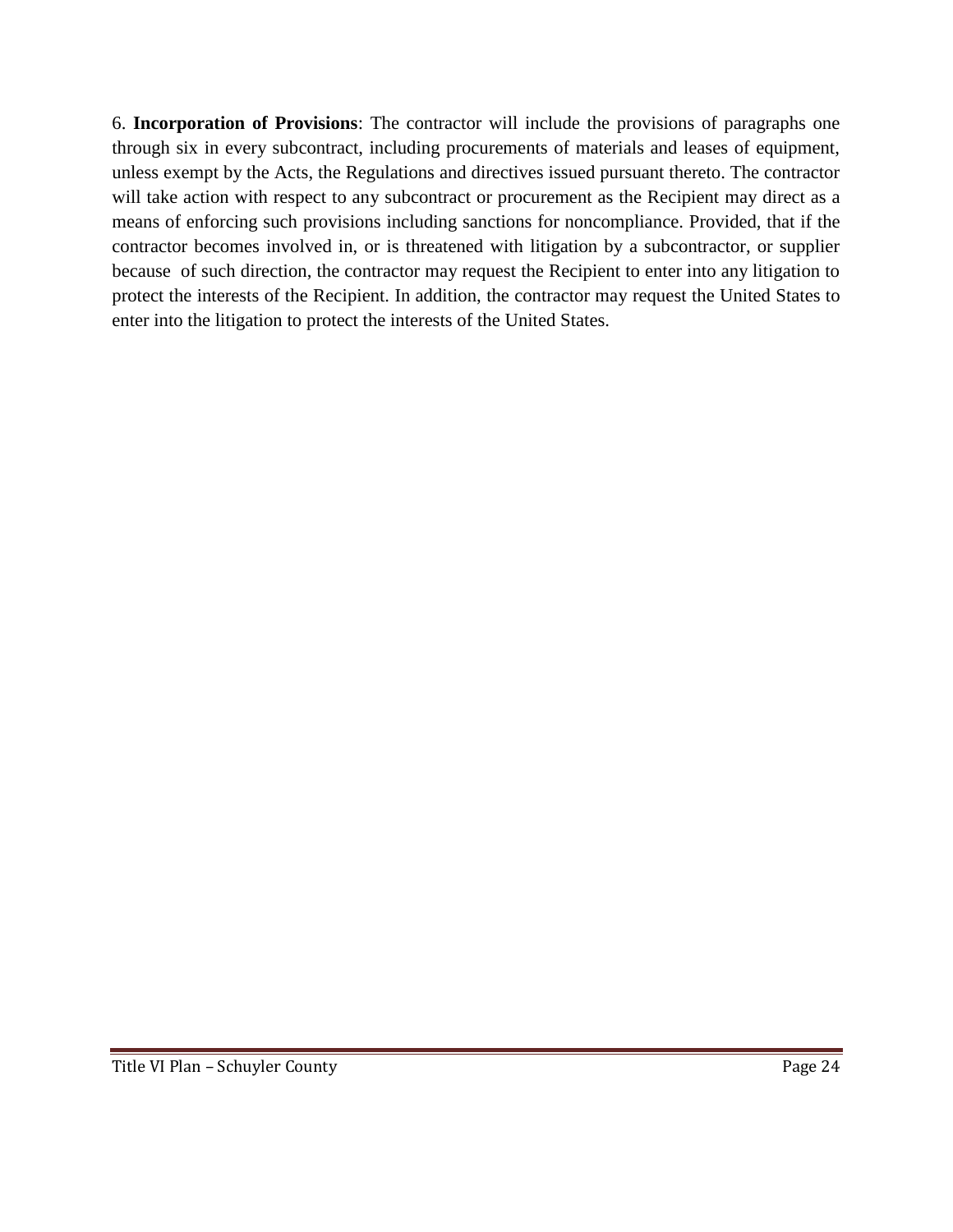#### **APPENDIX B**

#### CLAUSES FOR DEEDS TRANSFERRING UNITED STATES PROPERTY

The following clauses will be included in deeds effecting or recording the transfer of real property, structures, or improvements thereon, or granting interest therein from the United States pursuant to the provisions of Assurance 4:

NOW, THEREFORE, the U.S. Department of Transportation as authorized by law and upon the condition that Schuyler County will accept title to the lands and maintain the project constructed thereon in accordance with the Schuyler County Legislature, the Regulations for the Administration of Schuyler County Highway Program*,* and the policies and procedures prescribed by the Federal Highway Administration of the U.S. Department of Transportation in accordance and in compliance with all requirements imposed by Title 49, Code of Federal Regulations, U.S. Department of Transportation, Subtitle A, Office of the

Secretary, Part 21, Non-discrimination in Federally-assisted programs of the U.S Department of Transportation pertaining to and effectuating the provisions of Title VI of the Civil Rights Act of 1964 (78 Stat. 252; 42 U.S.C. §2000d to 2000d-4), does hereby remise, release, quitclaim and convey unto Schuyler County all the right, title and interest of the U.S. Department of Transportation in and to said lands described in Exhibit A attached hereto and made a part hereof.

#### **(HABENDUM CLAUSE)**

TO HAVE AND TO HOLD said lands and interests therein unto Schuyler County and its successors forever, subject, however, to the covenants, conditions, restrictions and reservations herein contained as follows, which will remain in effect for the period during which the real property or structures are used for a purpose for which Federal financial assistance is extended or for another purpose involving the provision of similar services or benefits and will be binding on Schuyler County*,* its successors and assignees.

Schuyler County, in consideration of the conveyance of said lands and interests in lands, does hereby covenant and agree as a covenant running with the land for itself, its successors and assigns, that ( 1) no person will on the grounds of race, color, or national origin, be excluded from participation in, be denied the benefits of, or be otherwise subjected to discrimination with regard to any facility located wholly or in part on, over, or under such lands hereby conveyed [,] [and]\* (2) that Schuyler County will use the lands and interests in lands and interests in lands so conveyed, in compliance with all requirements imposed by or pursuant to Title 49, Code of Federal Regulations, U.S. Department of Transportation, Subtitle A, Office of the Secretary, Part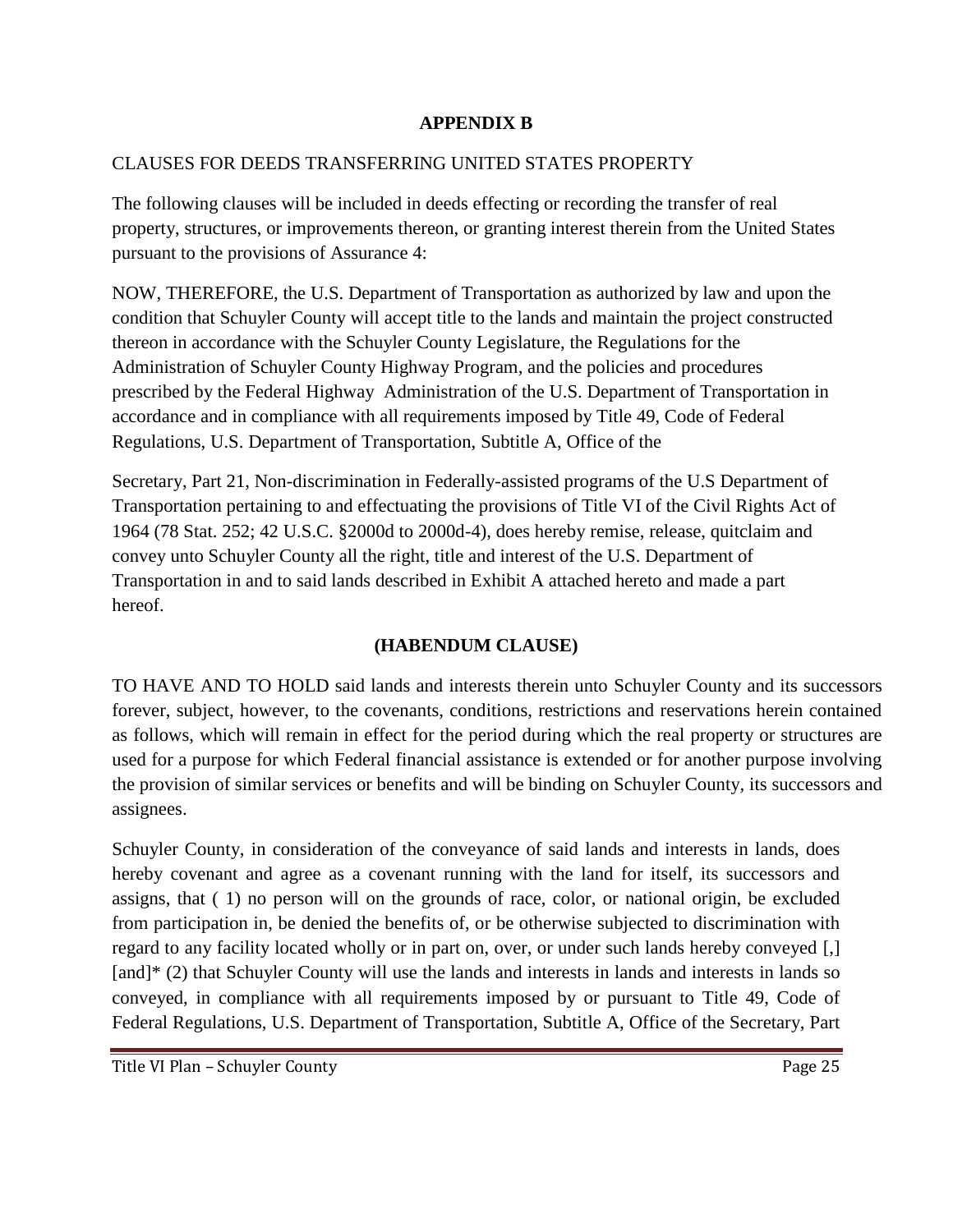21, Nondiscrimination in Federally-assisted programs of the U.S. Department of Transportation, Effectuation of Title VI of the Civil Rights Act of 1964, and as said Regulations and Acts may be amended[, and (3) that in the event of breach of any of the above-mentioned nondiscrimination conditions, the Department will have a right to enter or re-enter said lands and facilities on said land, and that above described land and facilities will thereon revert to and vest in and become the absolute property of the U.S. Department of Transportation and its assigns as such interest existed prior to this instruction].\*

(\*Reverter clause and related language to be used only when it is determined that such a clause is necessary in order to make clear the purpose of Title VI.)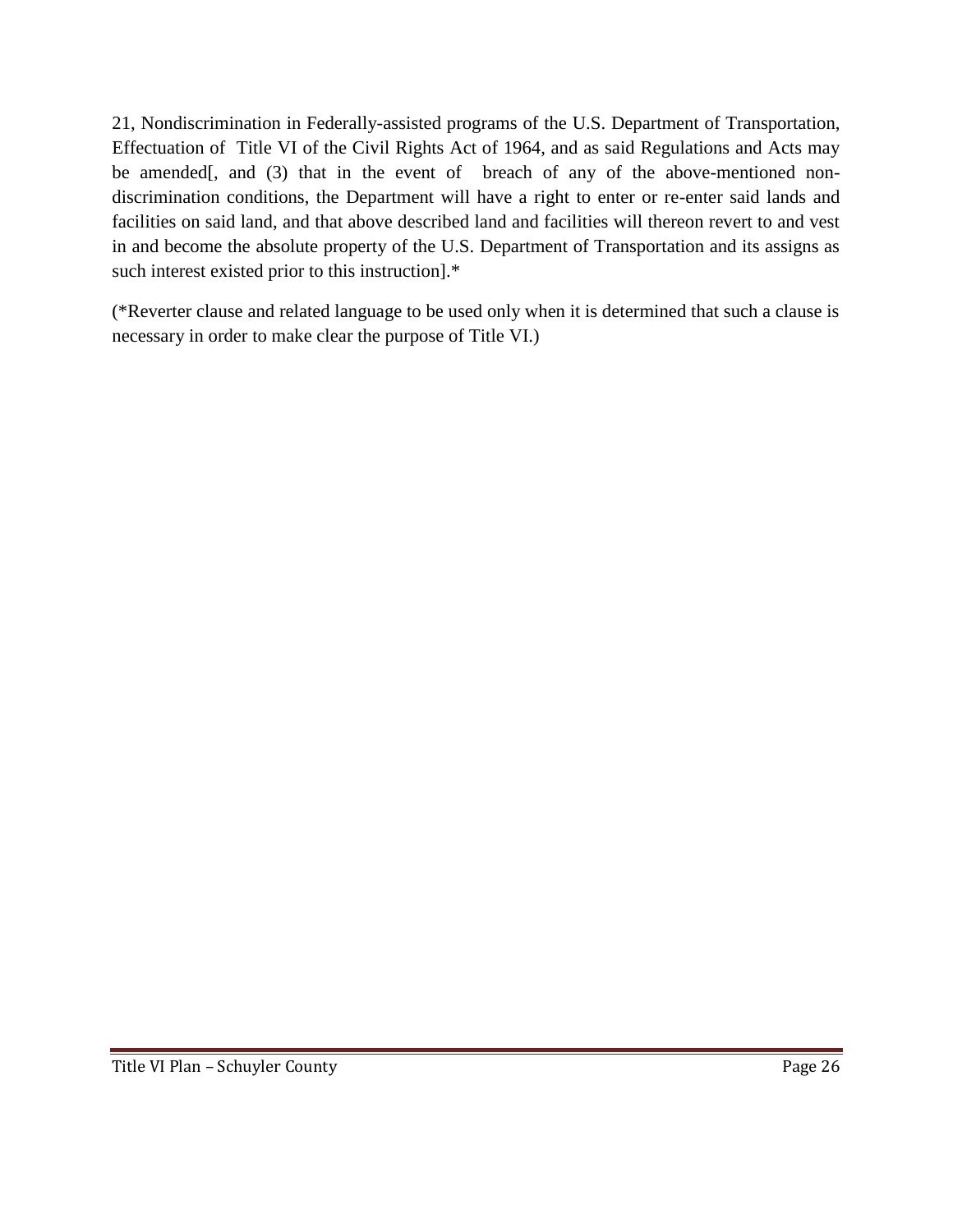#### **APPENDIX C**

### CLAUSES FOR TRANSFER OF REAL PROPERTY ACQUIRED OR IMPROVED UNDER THE ACTIVITY, FACILITY, OR PROGRAM

The following clauses will be included in deeds, licenses, leases, permits, or similar instruments entered into by Schuyler County pursuant to the provisions of Assurance 7(a):

A. The (grantee, lessee, permittee, etc. as appropriate) for himself/herself, his/her heirs, personal representatives, successors in interest, and assigns, as a part of the consideration hereof, does hereby covenant and agree [in the case of deeds and leases add "as a covenant running with the land"] that:

1. In the event facilities are constructed, maintained, or otherwise operated on the property described in this (deed, license, lease, permit, etc.) for a purpose for which a U.S. Department of Transportation activity, facility, or program is extended or for another purpose involving the provision of similar services or benefits, the (grantee, licensee, lessee, permittee, etc.) will maintain and operate such facilities and services in compliance with all requirements imposed by the Acts and Regulations (as may be amended) such that no person on the grounds of race, color, or national origin, will be excluded from participation in, denied the benefits of, or be otherwise subjected to discrimination in the use of said facilities.

B. With respect to licenses, leases, permits, etc., in the event of breach of any of the above Nondiscrimination covenants, Schuyler County will have the right to terminate the (lease, license, permit, etc.) and to enter, re-enter, and repossess said lands and facilities thereon, and hold the same as if the (lease, license, permit, etc.) had never been made or issued.\*

C. With respect to a deed, in the event of breach of any of the above Non-discrimination covenants, Schuyler County will have the right to enter or re-enter the lands and facilities thereon, and the above described lands and facilities will there upon revert to and vest in and become the absolute property of Schuyler County*)* and its assigns.\*

(\*Reverter clause and related language to be used only when it is determined that such a clause is necessary to make clear the purpose of Title VI.)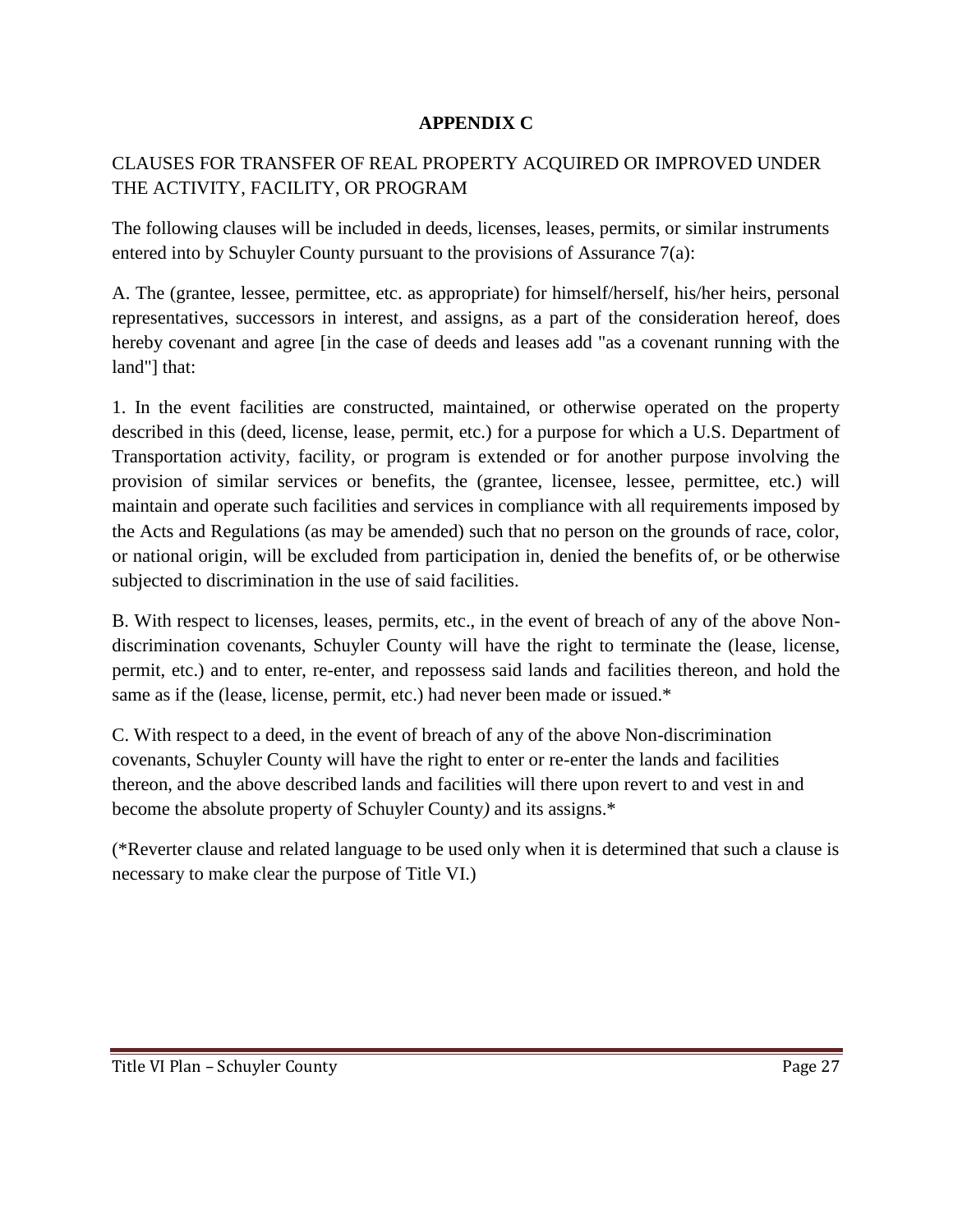### **APPENDIX D**

### CLAUSES FOR CONSTRUCTION/USE/ACCESS TO REAL PROPERTY ACQUIRED UNDER THE ACTIVITY, FACILITY OR PROGRAM

The following clauses will be included in deeds, licenses, permits, or similar instruments/agreements entered into by Schuyler County pursuant to the provisions of Assurance 7(b):

A. The (grantee, licensee, permittee, etc., as appropriate) for himself/herself, his/her heirs, personal representatives, successors in interest, and assigns, as a part of the consideration hereof, does hereby covenant and agree (in the case of deeds and leases add, "as a covenant running with the land") that ( 1) no person on the ground of race, color, or national origin, will be excluded from participation in, denied the benefits of, or be otherwise subjected to discrimination in the use of said facilities, (2) that in the construction of any improvements on, over, or under such land, and the furnishing of services thereon, no person on the ground of race, color, or national origin, will be excluded from participation in, denied the benefits of, or otherwise be subjected to discrimination, (3) that the (grantee, licensee, lessee, permittee, etc.) will use the premises in compliance with all other requirements imposed by or pursuant to the Acts and Regulations, as amended, set forth in this Assurance.

B. With respect to (licenses, leases, permits, etc.), in the event of breach of any of the above Nondiscrimination covenants, Schuyler County will have the right to terminate the (license, permit, etc., as appropriate) and to enter or re-enter and repossess said land and the facilities thereon, and hold the same as if said (license, permit, etc., as appropriate) had never been made or issued.\*

C. With respect to deeds, in the event of breach of any of the above Non-discrimination covenants, Schuyler County will there upon revert to and vest in and become the absolute property of Schuyler County and its assigns.\*

\*Reverter clause and related language to be used only when it is determined that such a clause is necessary to make clear the purpose of Title VI.)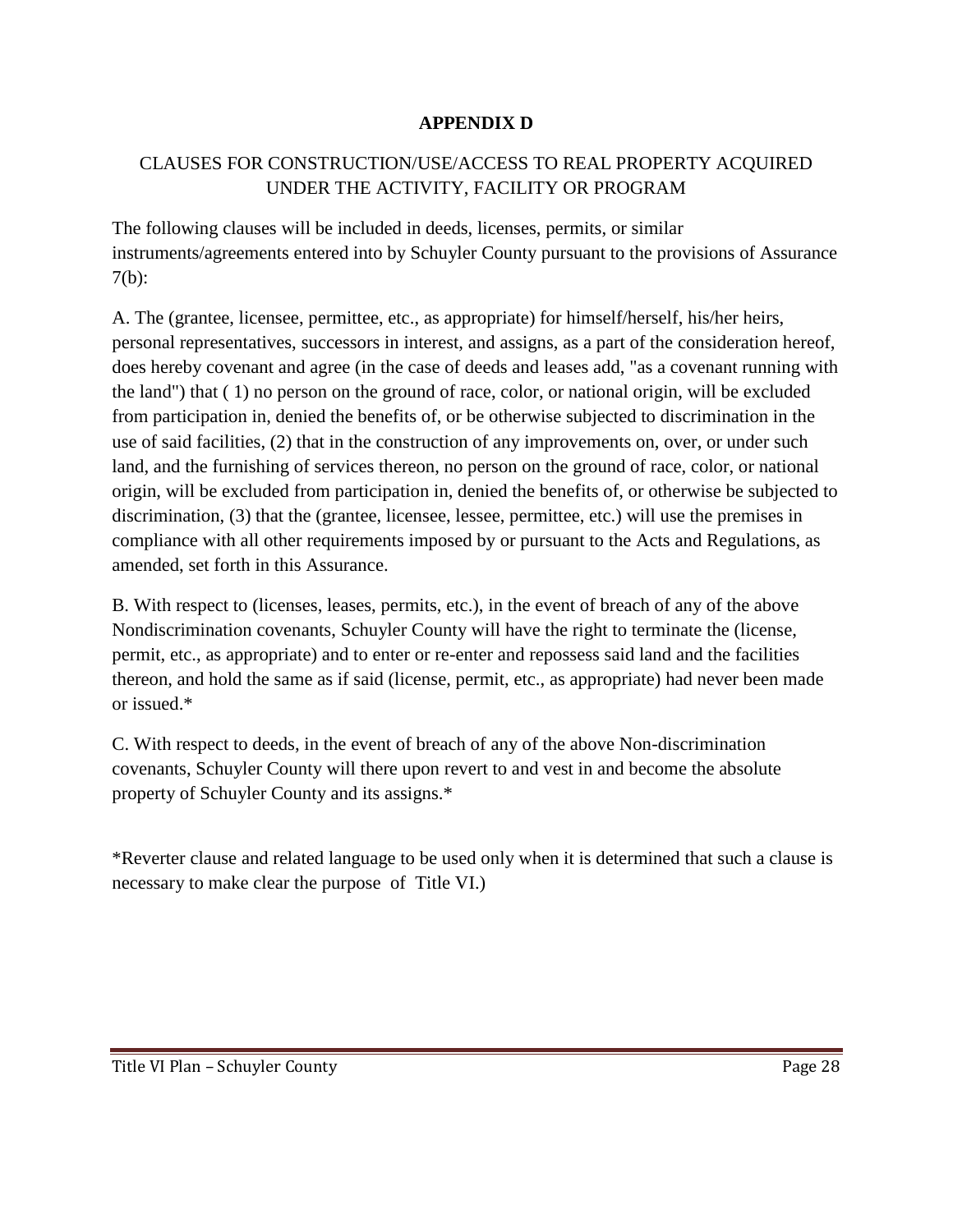#### **APPENDIX E**

During the performance of this contract, the contractor, for itself, its assignees, and successors in interest (hereinafter referred to as the "contractor") agrees to comply with the following nondiscrimination statutes and authorities; including but not limited to:

### **Pertinent Non-Discrimination Authorities:**

• Title VI of the Civil Rights Act of 1964 (42 U.S.C. § 2000d *et seq.,* 78 stat. 252), (prohibits discrimination on the basis of race, color, national origin); and 49 CFR Part 21.

• The Uniform Relocation Assistance and Real Property Acquisition Policies Act of 1970, (42 U.S.C. § 4601 ), (prohibits unfair treatment of persons displaced or whose property has been acquired because of Federal or Federal-aid programs and projects);

• Federal-Aid Highway Act of 1973, (23 U.S.C. § 324 *et seq.),* (prohibits discrimination on the basis of sex);

• Section 504 of the Rehabilitation Act of 1973, (29 U.S.C. § 794 *et seq.),* as amended, (prohibits discrimination on the basis of disability); and 49 CFR Part 27;

• The Age Discrimination Act of 1975, as amended, (42 U.S.C. § 6101 *et seq.),* (prohibits discrimination on the basis of age);

• Airport and Airway Improvement Act of 1982, ( 49 USC § 4 71, Section 47123 ), as amended, (prohibits discrimination based on race, creed, color, national origin, or sex);

• The Civil Rights Restoration Act of 1987, (PL 100-209), (Broadened the scope, coverage and applicability of Title VI of the Civil Rights Act of 1964, The Age Discrimination Act of 1975 and Section 504 of the Rehabilitation Act of 1973, by expanding the definition of the terms "programs or activities" to include all of the programs or activities of the Federal-aid recipients, sub-recipients and contractors, whether such programs or activities are Federally funded or not);

• Titles II and III of the Americans with Disabilities Act, which prohibit discrimination on the basis of disability in the operation of public entities, public and private transportation systems, places of public accommodation, and certain testing entities (42 U.S.C. §§ 12131-12189) as implemented by Department of Transportation regulations at 49 C.P.R. parts 37 and 38;

• The Federal Aviation Administration's Non-discrimination statute (49 U.S.C. § 47123) (prohibits discrimination on the basis of race, color, national origin, and sex);